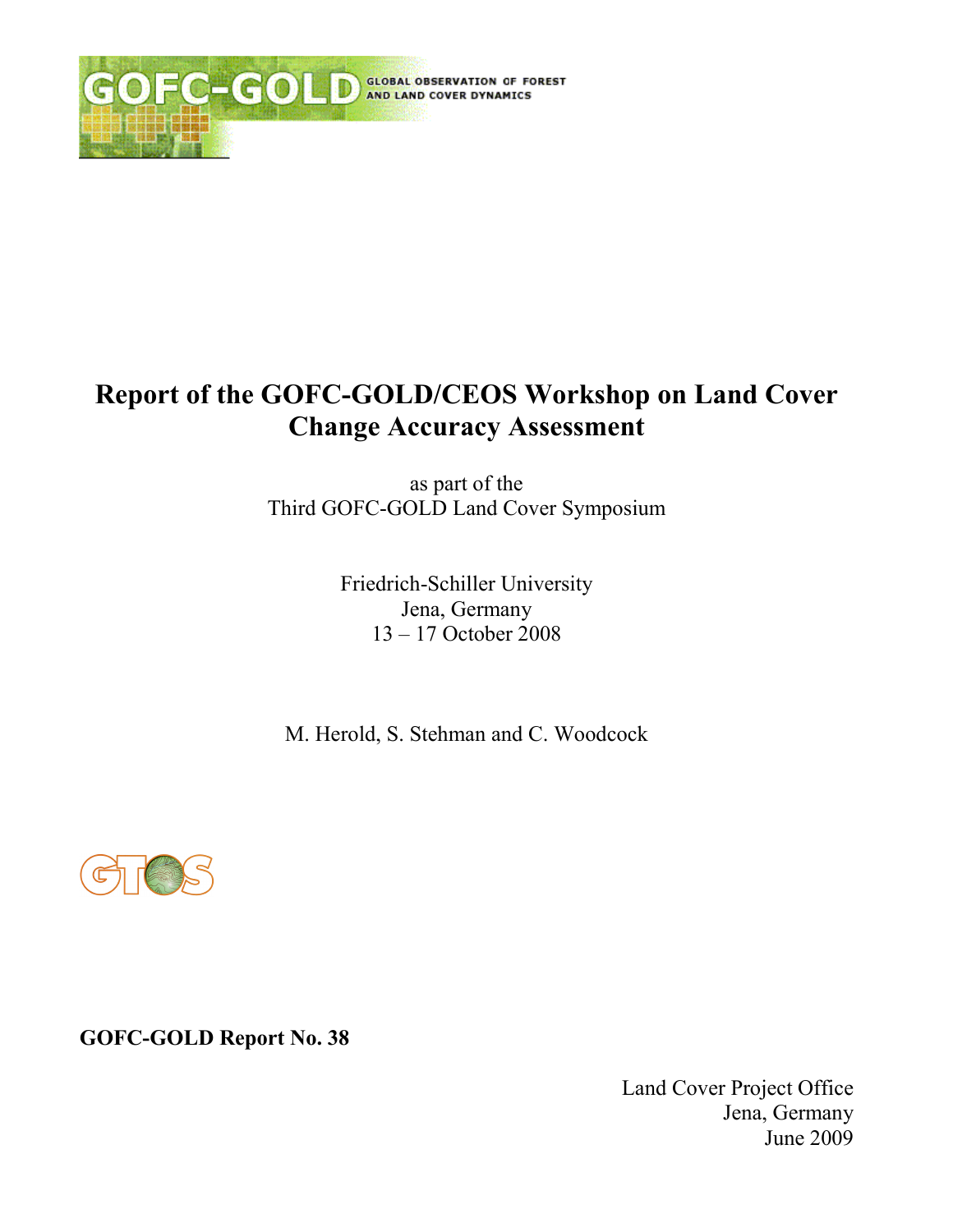Global Observation of Forest and Land Cover Dynamics (GOFC-GOLD) is a coordinated international effort to ensure a continuous program of space-based and in situ forest and other land cover observations to better understand global change, to support international assessments and environmental treaties and to contribute to natural resources management.

GOFC-GOLD encourages countries to increase their ability to measure and track forest and land cover dynamics by promoting and supporting participation on implementation teams and in regional networks. Through these forums, data users and providers share information to improve understanding of user requirements and product quality.

GOFC-GOLD is a Panel of the Global Terrestrial Observing System (GTOS), sponsored by FAO, UNESCO, WMO, ICSU and UNEP. The GOFC-GOLD Secretariat is hosted by Canada and supported by the Canadian Space Agency and Natural Resources Canada. Other contributing agencies include NASA, ESA, START and JRC. Further information can be obtained at http://www.fao.org/gtos/gofc-gold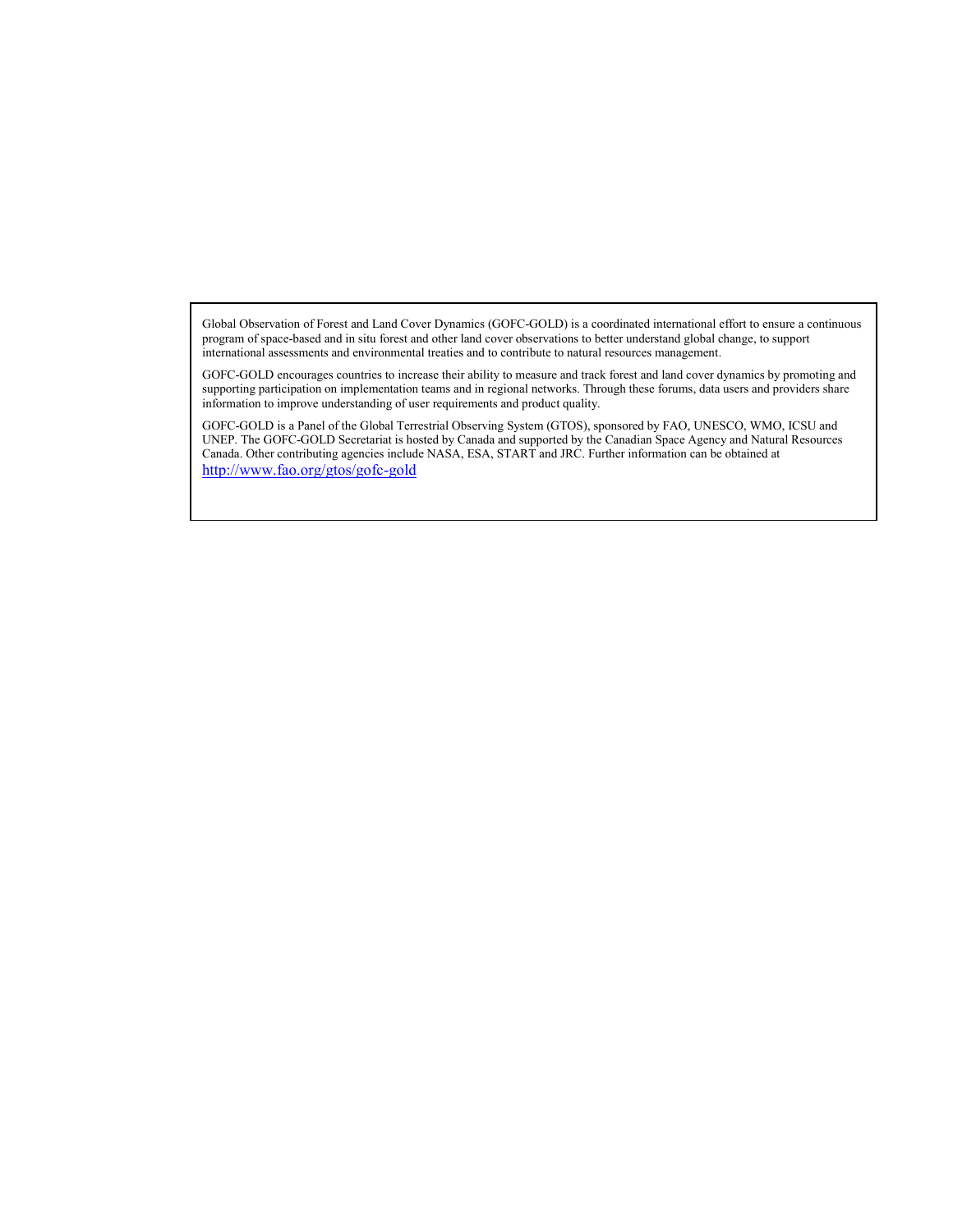## **Executive summary**

On 14 October 2008, the Workshop Accuracy Assessment of Land Cover Change and Area Estimates was held as part of the  $3^{rd}$  GOFC-GOLD Land Cover Symposium (13-17 October 2008) at University Jena, Germany. An international group of 70 remote sensing and accuracy assessment experts attended the meeting including GOFC-GOLD LC-IT members, scientists from international research institutions, technical experts from private companies, as well as representatives from space agencies.

The GOFC-GOLD land cover implementation team (LC-IT) and the CEOS WGCVland validation subgroup have been working on developing and implementing a land cover harmonization and validation framework. These joint activities between the CEOS WGCV and the GOFC-GOLD LC-IT received a further push during the CEOS Cal/Val meeting 2008  $in$ Avignon, France (http://www.star.nesdis.noaa.gov/smcd/CEOS/WGCV29/-WGCV28 Minutes  $v2.pdf$ . The workshop at Jena was a continuation of these activities focusing on the issue of accuracy assessment for land cover change and area estimates. The objective of the meeting was to synthesize experiences in a related "best practices" type document and to provide dedicated technical input to ongoing international processes. The best practices document is under development and is planned to be released in 2010.

In two presentation sessions, experiences on approaches for accuracy assessments of land cover change and area estimates have been reviewed and discussed. These accuracy assessment experiences were developed in the context of ongoing near-operational land monitoring projects and programs. In breakout group discussions, critical issues and possible strategies to address them were discussed. One major outcome is the definition of an outline of the "best practices" document and the contributing authors. Furthermore, the cooperation of the GOFC-GOLD LC-IT and the CEOS WGCV group has been strengthened. The following priorities have been defined for future collaboration:

- Continue the cooperation between GOFC-GOLD and the CEOS land WGCV subgroup and support of international projects
- Use and make available existing global reference databases (i.e. from GLC2000 and GLOBCOVER projects)
- Define standard accuracy assessment standards, definitions, and procedures for finescale land cover change and area estimates
- Plan and foster the implementation of an operational validation component of global land cover monitoring (i.e. development of ECV that would enable both calibration and validation of land dynamics)
- Use "application specific weighting" for accuracy reporting to link land cover observations to areas of societal benefits
- Continue to communicate and contribute to political and policy level activities, including the UNFCCC/SBSTA and GEO (work plan tasks)

In particular, the specification of consensus procedures for the accuracy assessment for finescale land cover change and area estimates will be an important follow up activity of this workshop.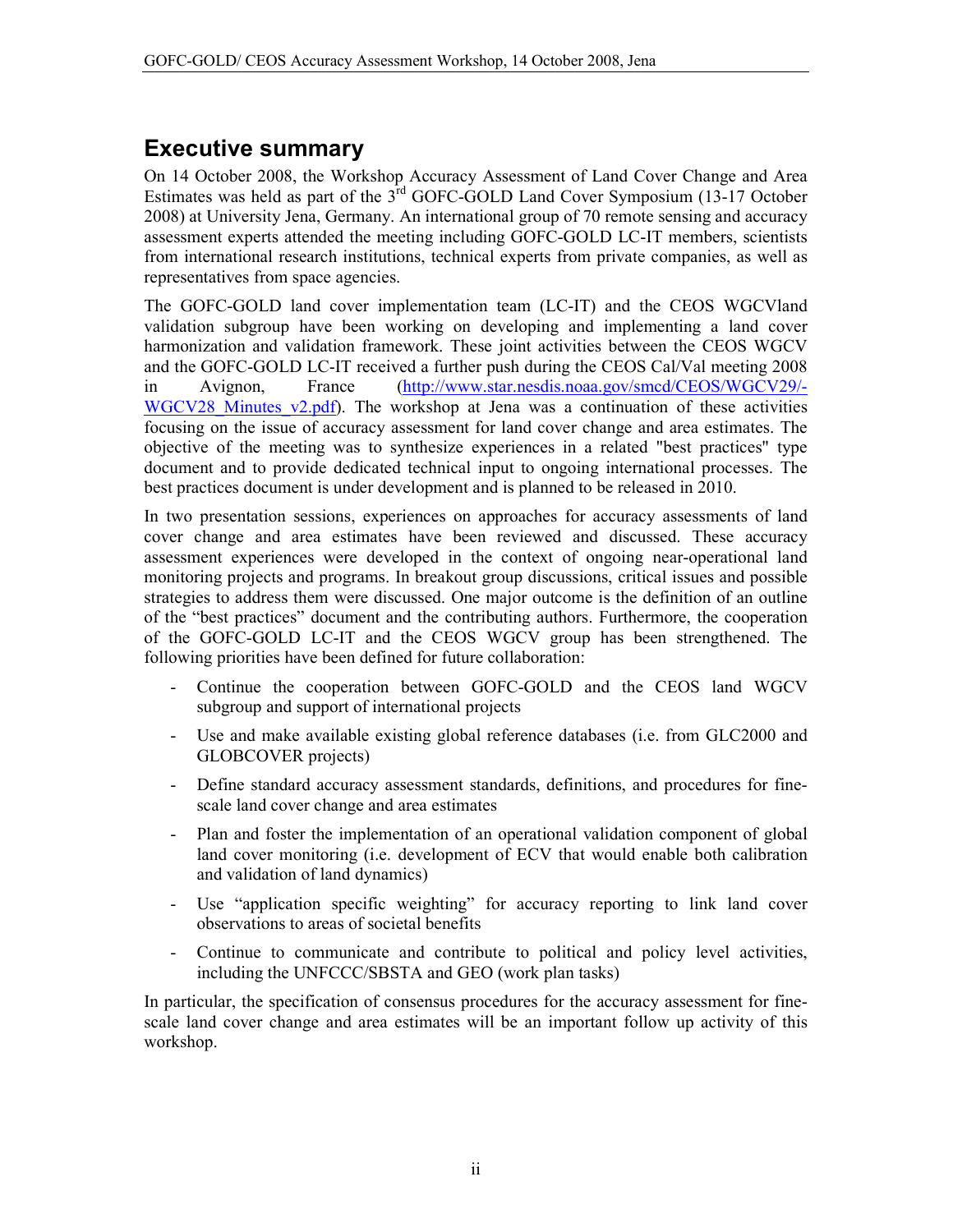# **Table of contents**

| 1                |                                                                                |  |  |
|------------------|--------------------------------------------------------------------------------|--|--|
| 2                |                                                                                |  |  |
| 3                |                                                                                |  |  |
| $\boldsymbol{4}$ |                                                                                |  |  |
| 4.1              |                                                                                |  |  |
| 4.2              |                                                                                |  |  |
| 5                |                                                                                |  |  |
| 5.1              |                                                                                |  |  |
| 5.2              | Breakout Group 2: WRITING: Best Practices for Assessing Accuracy of Land-Cover |  |  |
|                  |                                                                                |  |  |
|                  |                                                                                |  |  |
|                  |                                                                                |  |  |
|                  |                                                                                |  |  |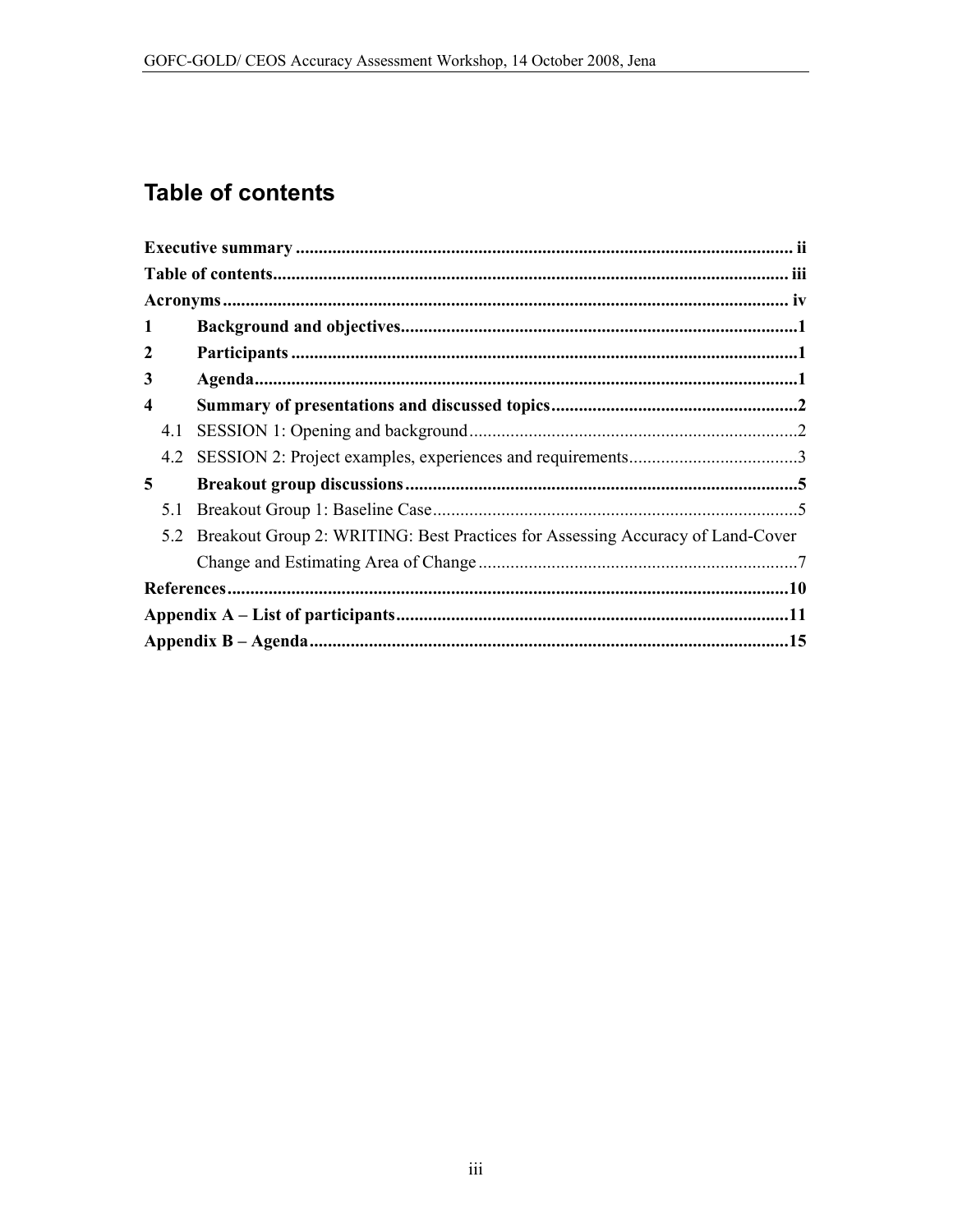## **Acronyms**

| <b>CEOS</b>                                                                    | <b>Committee on Earth Observation Satellites</b>        |
|--------------------------------------------------------------------------------|---------------------------------------------------------|
| <b>CLC</b>                                                                     | <b>CORINE Land Cover</b>                                |
| <b>CFS</b>                                                                     | <b>Canadian Forest Service</b>                          |
| EC-JRC                                                                         | European Commission Joint research Center               |
| <b>ESA</b>                                                                     | European Space Agency                                   |
| <b>FAO</b>                                                                     | Food and Agriculture Organization                       |
| Fire-IT                                                                        | Fire Implementation Team                                |
| <b>GEO</b>                                                                     | Group on Earth Observation                              |
| <b>GLC2000</b>                                                                 | Global Land Cover 2000                                  |
| GOFC-GOLD<br>Global Observation of Forest Cover and Global Observation of Land |                                                         |
|                                                                                | Dynamics                                                |
| <b>GTOS</b>                                                                    | Global Terrestrial Observing System                     |
| LC                                                                             | Land cover                                              |
| LC-IT                                                                          | Land Cover Implementation Team                          |
| <b>LIDAR</b>                                                                   | <b>Light Detection and Ranging</b>                      |
| <b>LPV</b>                                                                     | <b>Land Product Validation</b>                          |
| <b>MODIS</b>                                                                   | Moderate Resolution Imaging Spectroradiometer           |
| <b>NASA</b>                                                                    | National Aeronautics and Space Administration           |
| PO                                                                             | Project Office                                          |
| <b>PRODES</b>                                                                  | Programa de Cálculo do Desflorestamento da Amazônia     |
| <b>REDD</b>                                                                    | Reducing Emissions from Deforestation and Degradation   |
| <b>SAR</b>                                                                     | Synthetic Aperture Radar                                |
| <b>SDSU</b>                                                                    | South Dakota State University                           |
| <b>TREES</b>                                                                   | Tropical Ecosystem Environment Observation by Satellite |
| <b>WGCV</b>                                                                    | Working Group on Calibration Validation                 |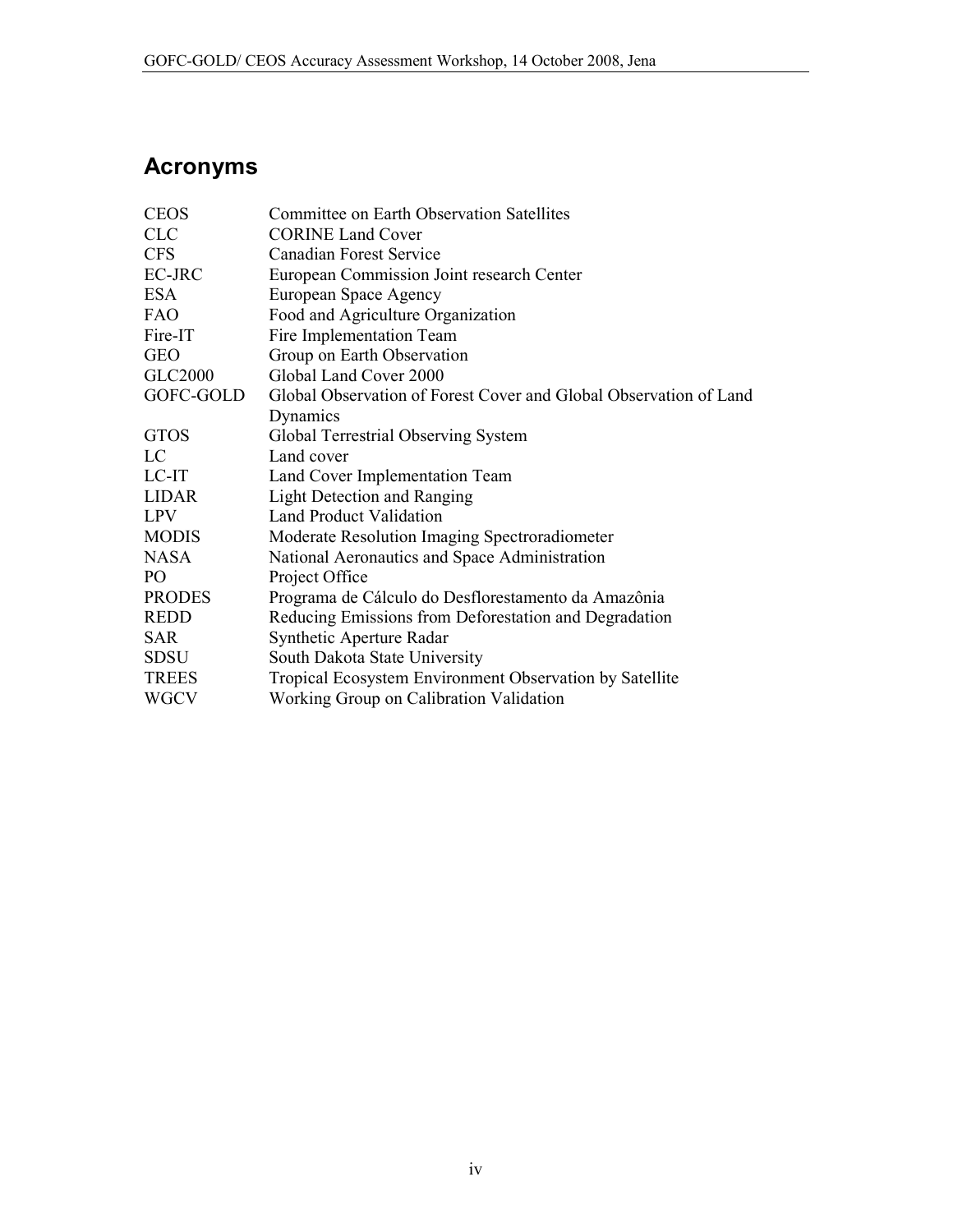#### $\mathbf 1$ **Background and objectives**

Global Observation of Forest and Land Cover Dynamics (GOFC-GOLD) is a coordinated international effort to ensure a continuous program of space-based and in situ forest and land cover observations, to better understand global change, to support international assessments and environmental treaties and to contribute to natural resources management. GOFC-GOLD encourages countries to increase their ability to measure and track forest and land cover dynamics by promoting and supporting participation on implementation teams and in regional networks. Through these forums, data users and providers share information to improve understanding of user requirements and product quality.

Previous efforts of GOFC-GOLD and the CEOS Calibration/Validation working group have resulted in an international consensus document on the validation of global land cover maps (http://landval.gsfc.nasa.gov/pdf/GlobalLandCoverValidation.pdf). This workshop is a continuation of these activities, focusing on the issue of accuracy assessment for land cover change and area estimates. The goal is to synthesize experiences in a related "best practices" type document and to provide dedicated technical input to ongoing international processes, i.e. in the context of the UNFCCC efforts on reducing emissions from deforestation and degradation (REDD). The specific objectives of the workshop are:

- Review, discuss, and synthesize experiences on approaches for accuracy assessments of land cover change and area estimates from both the technical and scientific community, and from the context of ongoing near-operational land monitoring projects and programs;
- Provide a forum to identify and discuss critical issues and outline avenues on how to resolve them; and
- Promote consensus development, and make recommendations towards developing a L, "best practices" technical document and "good practices" technical input to specific monitoring processes.

#### $\overline{2}$ **Participants**

The workshop brought together more than 70 recognized scientists and experts in the field of earth observation. Participants included GOFC-GOLD LC-IT members, scientists from international research institutions, technical experts from non-governmental organizations or private companies, as well as representatives from space agencies. The full list of participants is provided in Appendix A.

#### 3 Agenda

The workshop was structured in two presentation sessions and one session of group discussions. The first group of presentations provided background information on validation activities of GOFC-GOLD and the CEOS Calibration/Validation group. The second session focused on project experiences and validation requirements. During the afternoon, related issues and the outline of the best practices document were discussed in groups. A detailed agenda is included in Appendix B. With permission of the speakers, all presentations of the workshop are available as Adobe PDF on the Website of the LC-IT PO under: http://www.gofc-gold.uni-jena.de/sites/Jena08.php.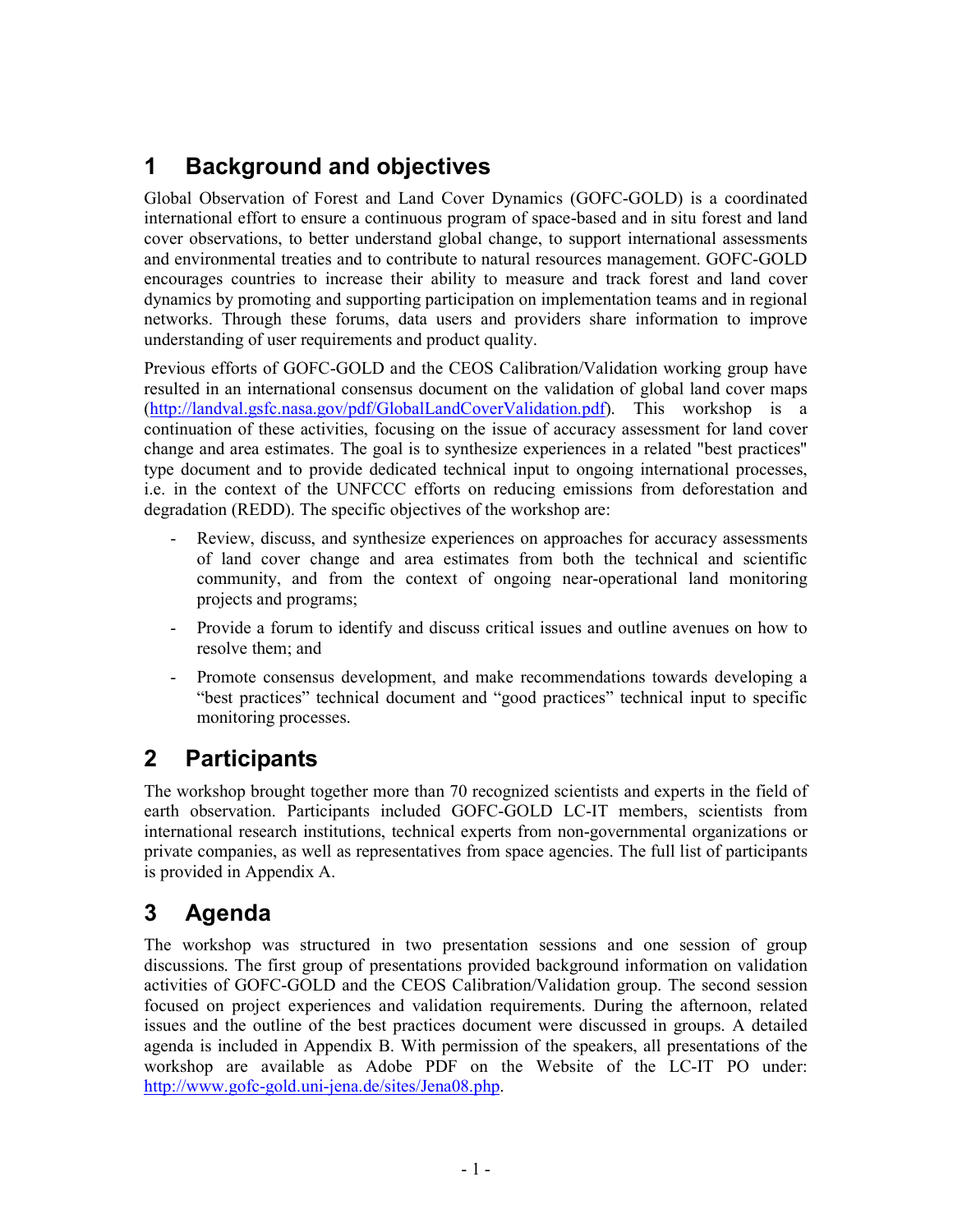#### $\overline{\mathbf{4}}$ Summary of presentations and discussed topics

### 4.1 SESSION 1: Opening and background

The workshop organizers, Curtis Woodcock (LC-IT Co-Chair) and Martin Herold (LC-IT) welcomed all participants and opened the workshop.

Curtis Woodcock (LC-IT Co-Chair) reviewed current GOFC-GOLD activities in the context of land cover validation. This involves the development of standard methods for global land cover accuracy assessments (STRAHLER et al. 2006), participation in the development of new datasets (e.g. GlobCover validation), the comparative validation of different products and the accuracy assessment of fine-scale land cover change and area estimates. Driving forces for these activities are international initiatives, including the United Nations Framework Convention on Climate Change (UNFCCC) and the Group on Earth Observation (GEO), as well as other global land cover monitoring and assessment initiatives such as GlobCover and the FAO Forest Resources Assessment 2010. Key activities for the GEO global land cover task (DA-07-02) and the operational land cover validation framework developed by GOFC-GOLD were highlighted.

Frédéric Baret (INRA) presented objectives and activities of the Land Product Validation Subgroup (LPV) of the CEOS working group on calibration and validation (WGCV, http://lpvs.gsfc.nasa.gov/). This subgroup wishes to foster the quantitative validation of global land products (derived from remote sensing data), to increase quality and efficiency of global satellite product validation and to develop and promote international standards and protocols. He presented results from a study on the representativeness of a global network of test sites (BARET et al. 2006). Validation activities include the extension of previous efforts of an On-Line-Interactive-Validation-Exercise (OLIVE). In conclusion, the necessity for a closer collaboration with the land cover communities and corresponding agencies such as GEO was expressed.

**Mike Wulder** (CFS) spoke about general aspects of the accuracy assessment of land cover change. The validation of land cover change needs to consider different aspects of change, including the magnitude, extent, and type of change. He underlined the importance of spatial and temporal resolution influencing costs, coverage, and the detectability of change types and its timing. The expected accuracy varies for different change types and is much less in the case of subtle forest changes (e.g. defoliation) compared to replacement disturbances (e.g. clear-cuts or burned forests). In general, it is recommended to assess change types (considering magnitude and extent) in a simple and consistent way by following existing standards and definitions.

Stehman, Steve (State University of New York) presented methods and concepts for assessing the accuracy of land cover change. Each validation approach includes a sampling and response design, i.e. the protocols used for choosing the locations of the validation sites and their comparison to the map product, and a final analysis, i.e. calculation of accuracy measurements. The presentation addressed each step of the process and emphasized desirable criteria and requirements. The second focus was on land cover area estimation (see GALLEGO 2004). Accuracy assessment and area estimation objectives are closely linked. Model-assisted estimation provides a unifying framework for analysis (confusion matrix approach for accuracy assessment, regression approach of area estimation).

Giles Foody (University of Nottingham) focused on two important aspects when applying an accuracy assessment: the inaccuracies in the ground truth data and the quality and size of the sampling sites. The interpretation of the error matrix is influenced by imperfect ground truth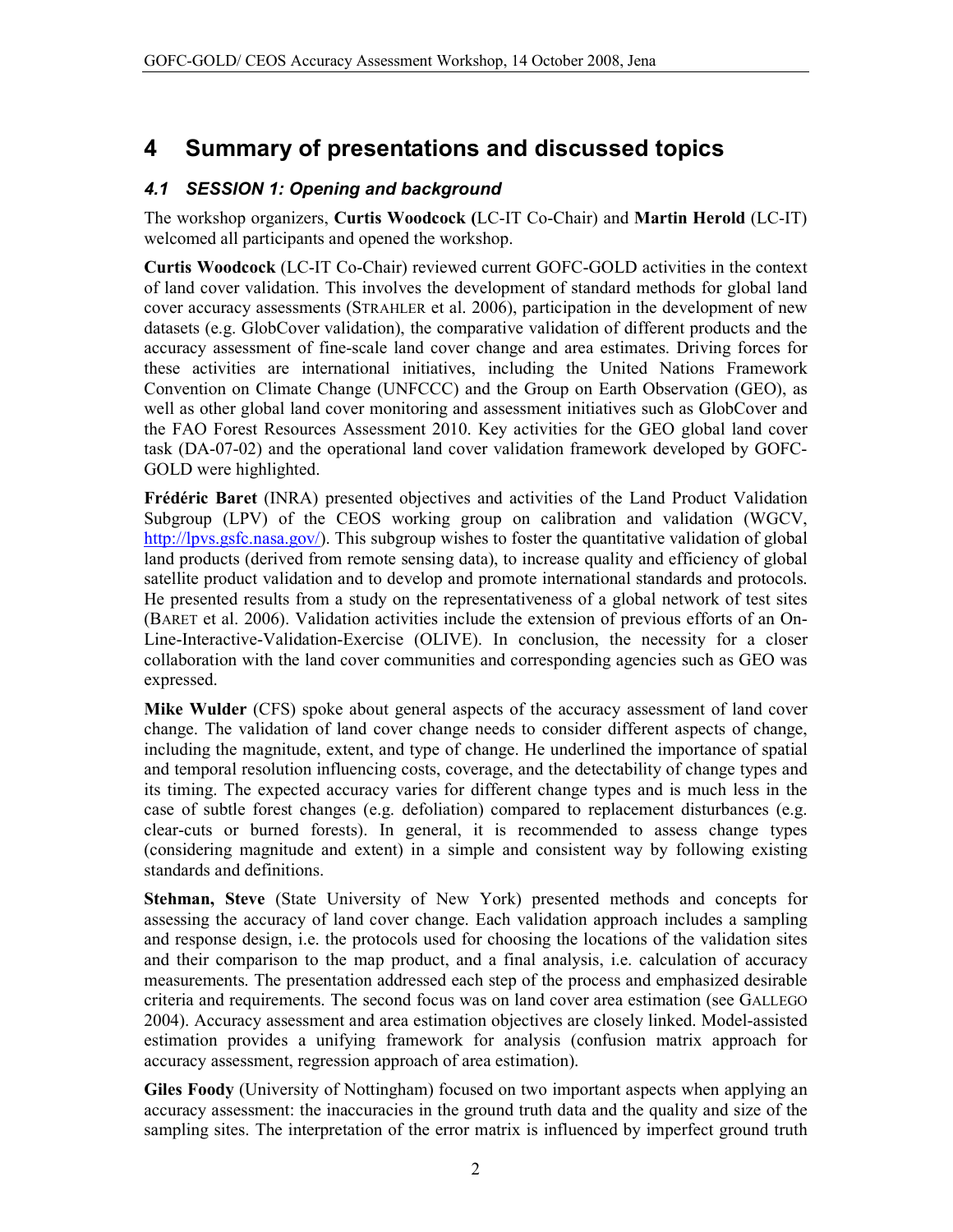data. Errors in the ground 'truth' can lead to systematic bias that underestimates accuracy but this is correctable. In the second part, different aspects and the statistical background for the sample size determination were addressed. The required sample size may be quite large, and users need to be aware of the danger of using inappropriate size (FOODY 2008).

### 4.2 SESSION 2: Project examples, experiences and requirements

Matthew Hansen (SDSU) presented accuracy assessment approaches of LC change products from MODIS and Landsat. The assessment of change is challenging because reference information for different time steps is required, and change is typically rare and not randomly distributed. The presentation addressed the definition of change (spatial dimension, thematic definition, and temporal context), different types of errors, legend aggregation and stratification. Another aspect is the available test data. Recommendations include; independently derived data sets, e.g. spatially explicit reference data at same or finer scale (sample-based or wall-to-wall), inventory data and contextual information on drivers of change. Different validation examples were presented with examples from the PRODES project and the Landsat Global Forest Monitoring Project  $(http://global monitoring.sdstate.edu/projects/gfm).$ 

Javier Gallego (EC-JRC) focused on biases that influence quantitative indicators of the accuracy. The quality of the accuracy estimation depends on various factors related to sampling errors of the reference data (number of sampling units, sampling rate), non-sampling errors (identification mistakes, location, nomenclature) and their relation. The problems were illustrated on GLC2000 and the CORINE Land Cover validation that is based on sampled ground survey data (LUCAS, Land Use/Cover Area-frame Survey) and the TREES-2 project.

Peter Cacetta (CSIRO) spoke about the Australian land cover change project as part of the National Carbon Accounting System (NCAS). The assessment is done based on wall-to-wall Landsat data for various time steps from 1972 to 2006 using a semi-automated, scalable approach in order to improve the estimates for UNFCCC reporting. The project stages of all 3 phases were presented. The validation of the land cover information is done by Independent, systematic validation by aerial photo interpretation of random sites for multiple dates across Australia. An online map service provides products and related information (for Western Australia): http://landmonitor.landgate.wa.gov.au/. Publications are available at: http://www.climatechange.gov.au/ncas/publications/index.html.

Steffen Kuntz (GSE Land) presented initiatives toward European standards for high geoinformation quality. The Kopernikus Land Quality Assurance (QA) approach is a European attempt towards standardised GMES products. Presently this approach is not a fixed method but an iterative process including learning curves by all stakeholders leading finally to a European consensus. He introduced the validation method and addressed statistical considerations, i.e. problems of sample size, sampling raster and stratification strategy.

Martin Herold (University Jena) addressed the requirements and data needs from UNFCCC (LULUCF and REDD). The IPCC Good Practice Guideline requests that uncertainties be quantified and reduced as far as practicable. Factors affecting the quality of satellite based monitoring were reviewed leading to practical considerations to avoid them. For example, the accuracy assessment approach for a national REDD study in Vanuatu was presented. In conclusion, the general need for standard methods for assessing accuracy of land cover change was underlined, especially with regard to developing countries where the implementation of statistically robust validation procedures is currently limited. Key issues to be considered in this context are the principle of conservativeness and uncertainties in trends.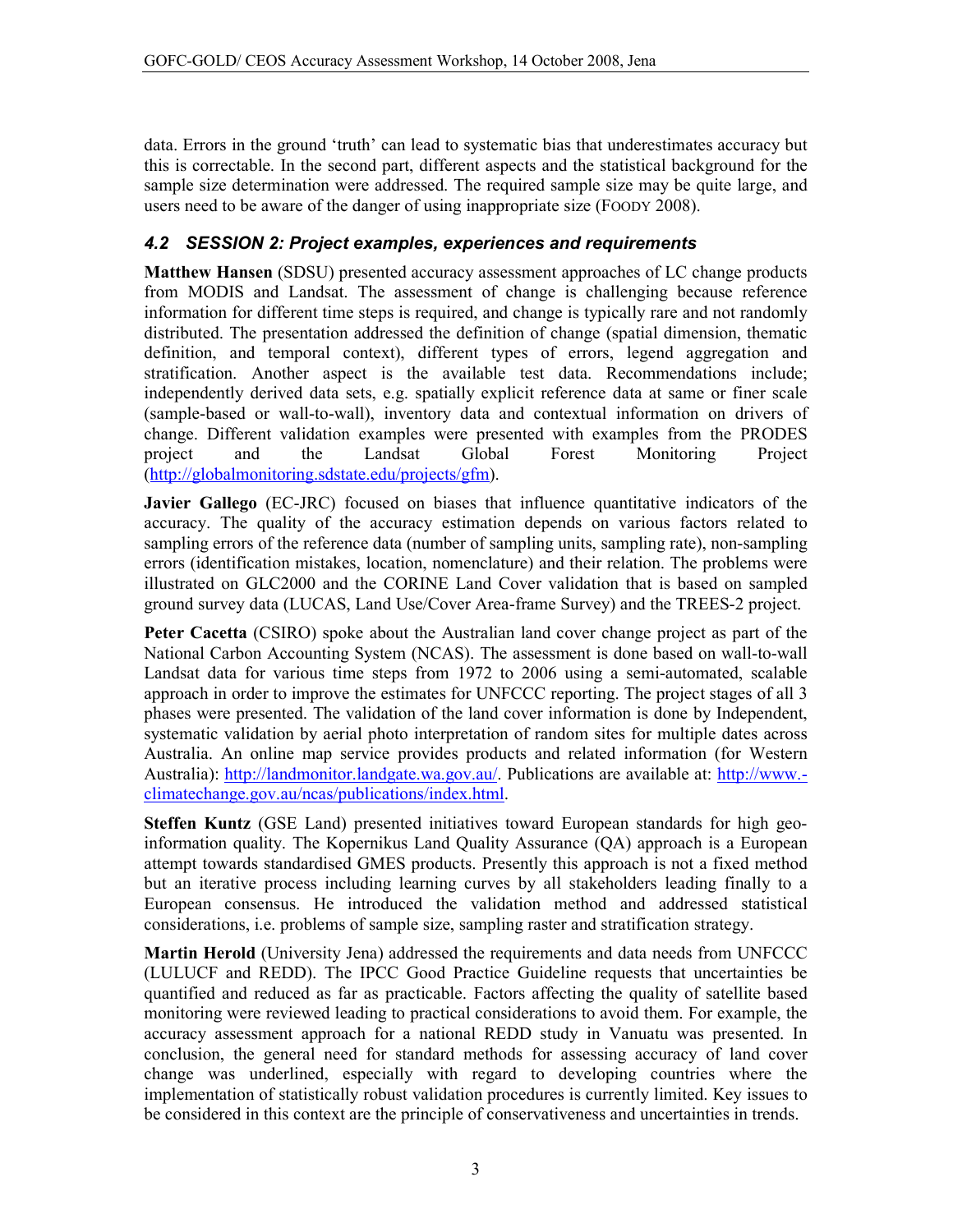Frédéric Achard (EC-JRC) focused on REDD and LULUCF implementation with respect to using coarse resolution data. CLC, JRC Forest cover maps and Eurostat LUCAS are examples of land cover assessments using medium resolution satellite data. In the case of LUCAS, to evaluate the accuracy of stratification, a comparison has been conducted between classification of the points according to photo-interpretation and ground observation (7) classes). The results show that orthophoto classification is quite accurate, but it has to be used only for stratification purposes, otherwise estimates are biased. Finally, the importance of ground surveys was underlined.

In the final presentation, Pierre Defourny (Université Catholic de Louvain, UCL) spoke about the accuracy assessment that was applied to the forest cover change assessment in the Congo Basin and for the GlobCover product. The Congo forest assessment was done by systematic sampling based on Landsat data, used an object-oriented approach and multi-date segmentation. The sampling strategy, processing chain and results of the change assessment were presented (DESCLÉE at al. 2006). The change rate estimates for different countries of Central Africa were validated and the results were used to improve the processing chain (DUVEILLER et al. 2008). In the frame of the GlobCover project, more than 4300 validation points have been used based on high-resolution interpretation by experts. The results and approach are fully described in the GlobCover land cover product report available at:  $ftp://uranus.esrin.esa.int/public/cloboover v2/global/$ .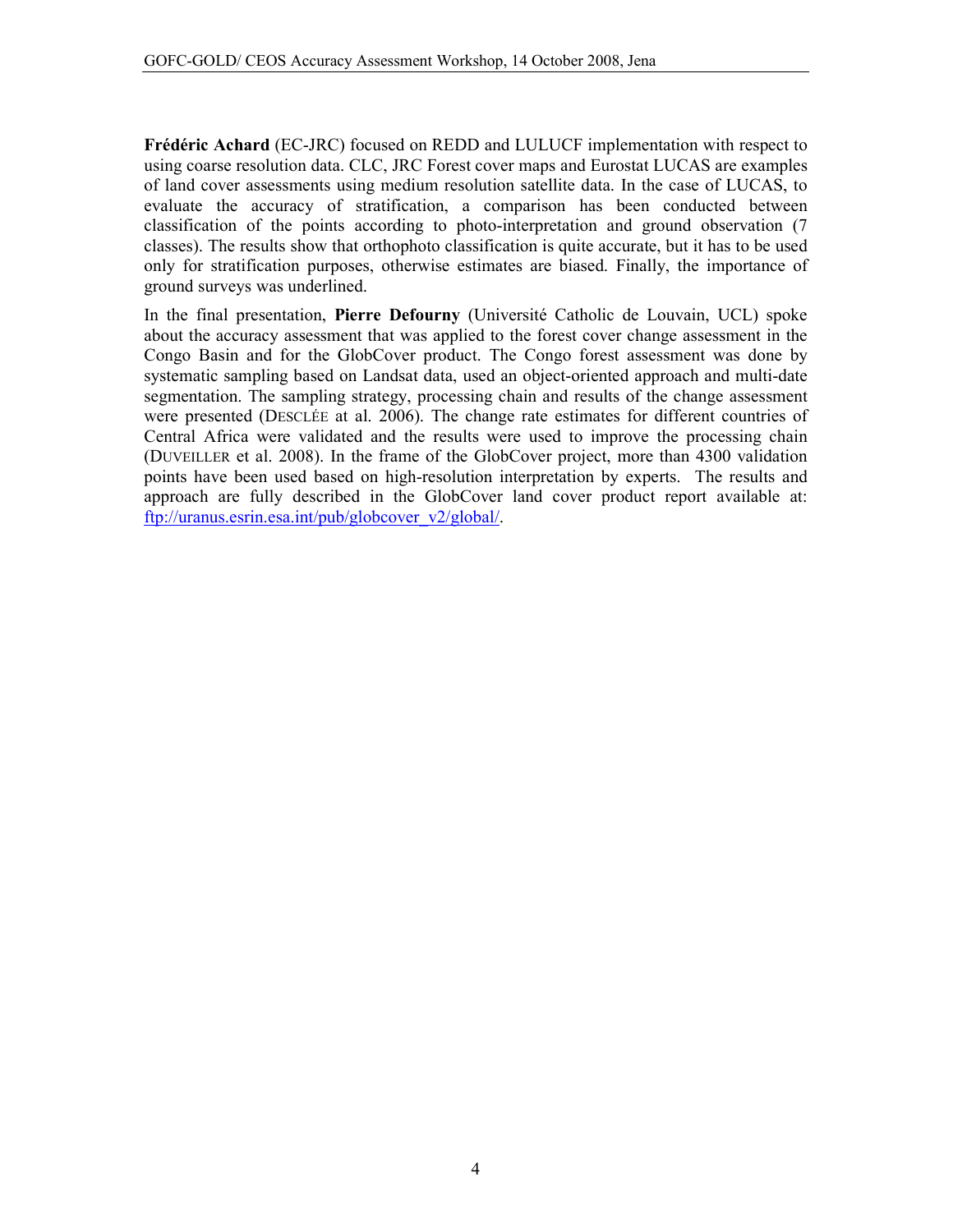#### **Breakout group discussions** 5

The group discussions focused on the following questions and issues:

- What differentiates accuracy assessment of change?
- What do we need to consider above and beyond what we previously did for land cover?
- Response protocol and datasets
- Inherent need for unavailable reference data
- Defining and characterizing change (modification vs. conversion?) are we going to try to tackle magnitude of error?
- Bias toward interest in rare classes
- Area estimation is possibly more important than estimating the accuracy of the map (and trends)
- New perspectives on accuracy assessment and area estimation

Please find below the notes of the discussions.

### 5.1 Breakout Group 1: Baseline Case

Development of assumptions:

- Focus on change in categories
- Map of change, but not necessarily maps for two dates

Design and analysis represents 'best practices', add in exceptions later

### Differences from CEOS 2006

- Reference data
	- May not have reference data at first time period (or it is not adequate)
	- o Rarity of change classes
	- Area estimation

Response design issues

- Unit of analysis
	- $\circ$  Pixel
	- $\circ$  Blocks (size)
		- Small blocks (e.g.  $3x3$  pixel)
		- Use as area based assessment
		- $\blacksquare$  Pixels within blocks
	- $\circ$  Polvgons
- Places difficult to decide if there is actually a change ('don't know')
- Reference data not available from probability sampling design
- Recommendations for protocols for consistency or resolution of difficult sites to label reference data (Curtis Woodcock and Mike Wulder have examples, possibly other examples)
- Encourage both a primary and secondary class when developing calibration validation data sets for change
- Encourage a single class call for each site (i.e., one primary class, one secondary class)
- Require labeling consensus if multiple interpreters are used
- Minimum mapping unit and impact on response design, sampling design, and analysis
- Maintain separate (but may be related) tracts for different approaches (pixel and polygon)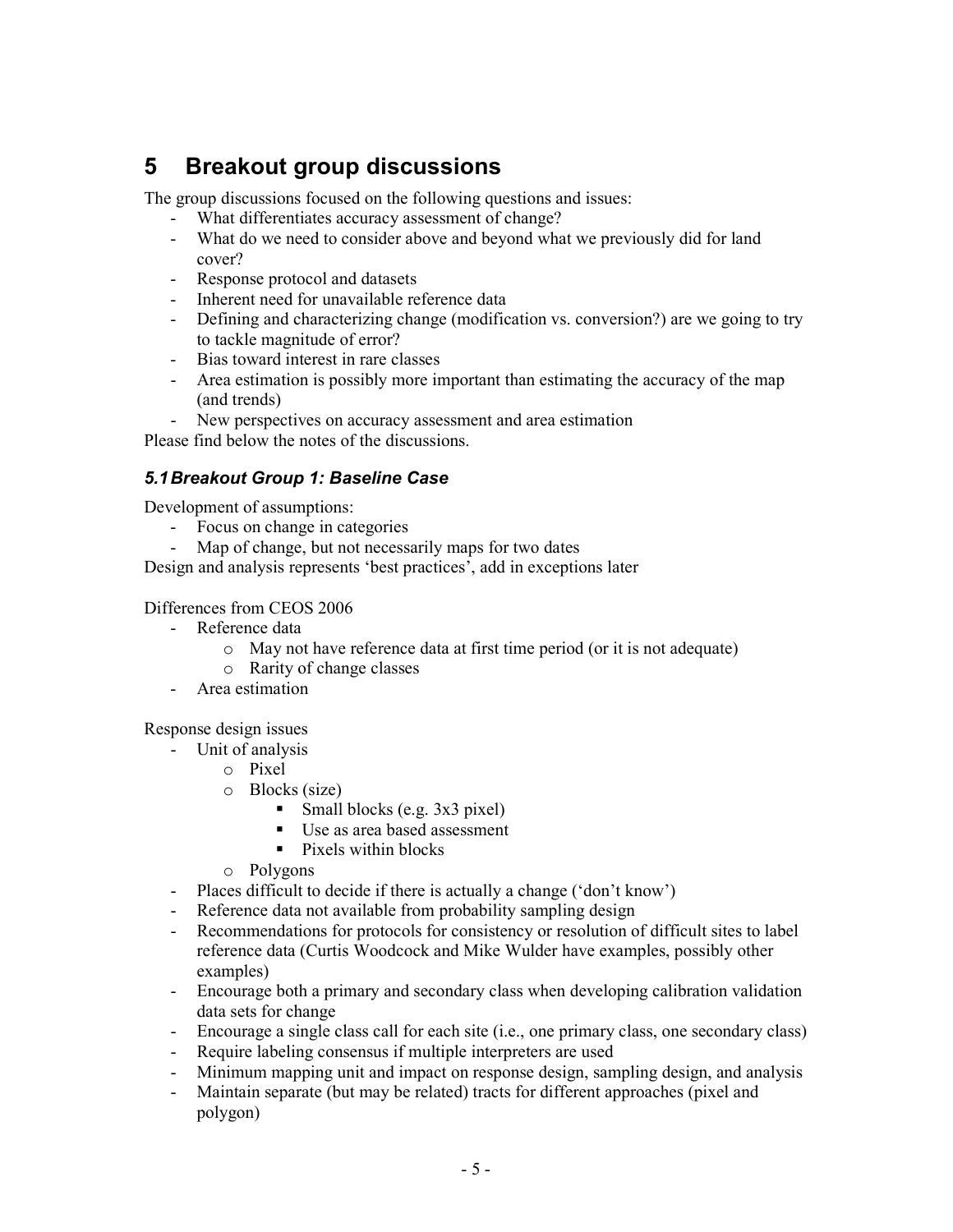- Source of reference data, e.g. air photos, dense time series of Landsat, high spatial resolution satellite imagery, multi-sensor in the future (information available for quality control purposes on sensors)
- Trade offs or issues related to how much reference data from ground versus how much  $\frac{1}{2}$ from other sources

Design Issues

- Stratification for 'rare' classes (to intensify sample in rare classes)  $\Delta \phi$ 
	- o Various options
	- $\circ$  Map change
	- o Areas of likely change
- $\frac{1}{2}$ Stratification is targeted to specific objectives, may not serve well for other objectives (prioritization of objectives)
- Stratification for multiple change periods
- Stratification and omission error, perception that stratification doesn't pick that up
- Stratification within the non change classes
- Sample size allocation to change and non change classes, should be able to apply standard error formulas to 'optimize' allocation
- May be cases where a priori stratification will be difficult (specify examples, REDD); no map on which to base stratification, could consider a model of change for strata, or just don't stratify; other stratification options include distance to population centers, population density. If attempting to map "deforestation" as relating a permanent land use change from forest, stratification may aid in guiding the survey and sample design in some nations (i.e., those that have regional trends in natural versus anthropogenic change agents).

Analysis issues

- Error matrix description useful
- Area estimation will need to be added in (cases only interested in area, others interested in both area and accuracy)
- Mention analyses addressing reference data error
	- o Basic description of what that error might be (e.g. interpreter consistency)
	- o Basic quality control and consistency checks
- Confidence intervals for accuracy and area parameters
- $\omega$  . Sampling errors of accuracy and area estimates (e.g. FRA accuracy)

Miscellaneous

- Cumulative evidence approach to accuracy assessment
- Effect of spatial resolution on accuracy of area estimates (also consider as related to accuracy of map change)
- May also need to consider the role of spectral resolution and the detectability of change types
- Temporal resolution and the time between T1 and T1 data used for identification of  $\omega_{\rm{max}}$ change will have impacts that vary by a range of issues, including geography (e.g., tropical vs boreal forest regeneration rates) through to change type (e.g., defoliation vs fire).
- Development of a better understanding of uncertainty of trend
- Analysis of Landsat-based dense time series' may form the basis for these types of investigations and development of trends by change type by region to guide definition of appropriate change intervals (i.e., T1 to T2 gaps)
- Include a section on future research, issues that need more work  $\omega_{\rm{max}}$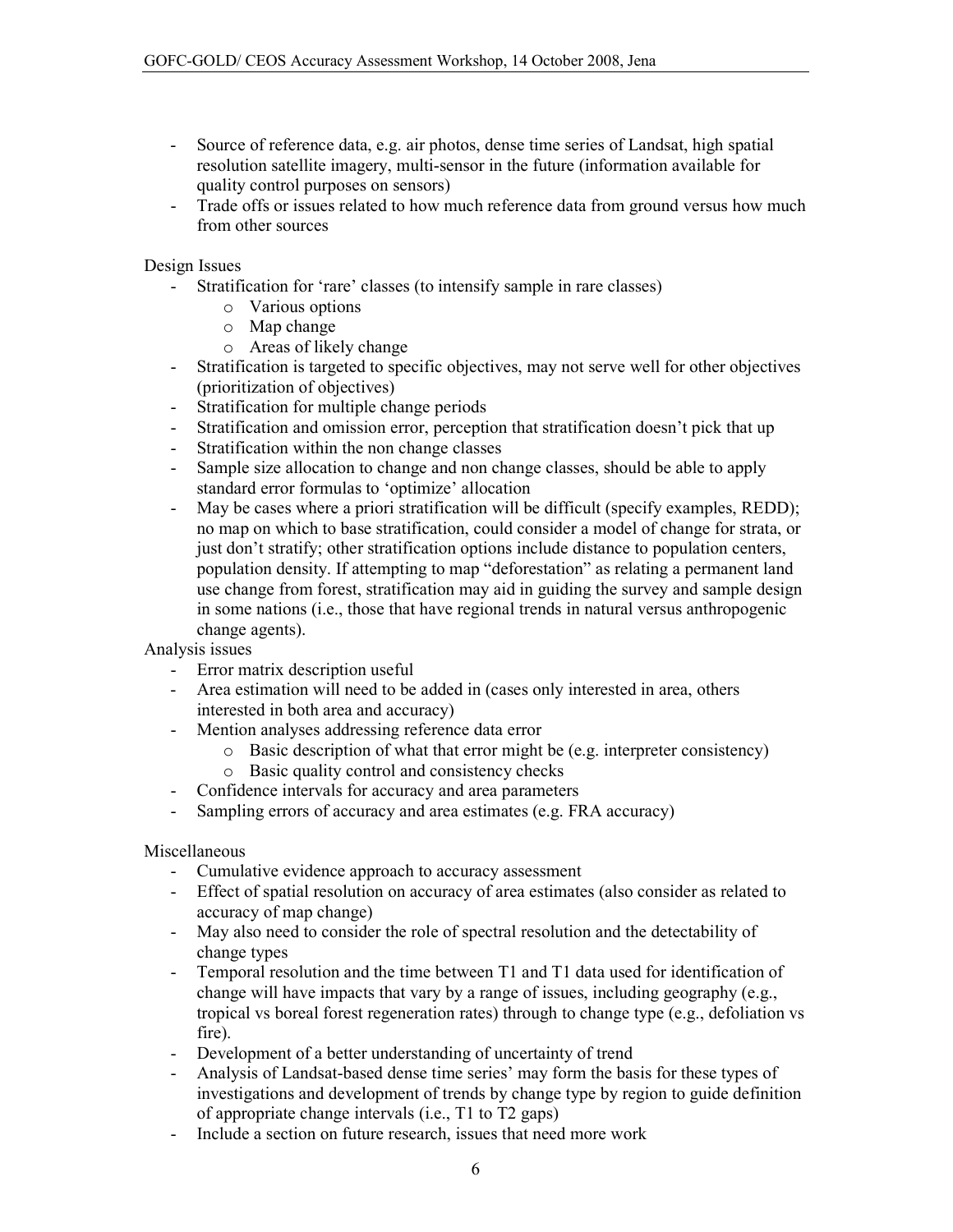**WRITING** 

I. Scope of problem and Introduction (to include objectives, general description of problem addressed, foreshadow differences from earlier CEOS document, maybe a few key example applications).

- II. Assumptions
- III. Response design issues
- IV. Analysis issues

V. Sampling issues

- VI. Summary section on Recommendations
- VII Future research and unresolved issues

### 5.2 Breakout Group 2: WRITING: Best Practices for Assessing Accuracy of **Land-Cover Change and Estimating Area of Change**

(order of sections can be re-arranged, section leads and contributors can be revised) 15 October 2008

- 1. Introduction (Curtis Woodcock and Martin Herold)
	- a. General description of problem addressed defining the scope
	- b. Objectives of change accuracy (descriptive accuracy of change map, ability to estimate area of change, others? Assessment of net change to augment gross change assessment, or leave it at gross change?)
	- c. Motivating examples, role of GOFC-GOLD, etc. Specify major 'cases' of change assessment that we will address, e.g. is it global change products, other?
	- d. Document builds on earlier CEOS document, but key differences include ... specify after document completed. Differences from Strahler (2006): 1) Quality (existence?) of reference data at first time period, 2) Change is rare; 3) Area estimation; 4) others?
	- e. Brief revisit of three major components (response design, sampling design, and analysis), following but not repeating information in Strahler et al. (2006). The write-ups (following major sections) may need to provide some background, but the writing should focus very strongly on how the issues pertain directly to change with minimal redundancy with the information in Strahler et al. (2006)  $-$  in other words, we do not need as much background information in the change document.
- 2. Response design issues (Mike Wulder, Matthew Hansen, Frederic Achard, Giles Foody, Phillippe Mayaux)
	- a. Assessment units for change and issues
		- i. Pixels
		- ii. Polygons
		- iii. Blocks
	- b. Reference labeling protocol and issues related to collecting reference data for each assessment unit, for example:
		- i. Regard the assessment unit as homogeneous so reference data must be a single class (a class could be type of change)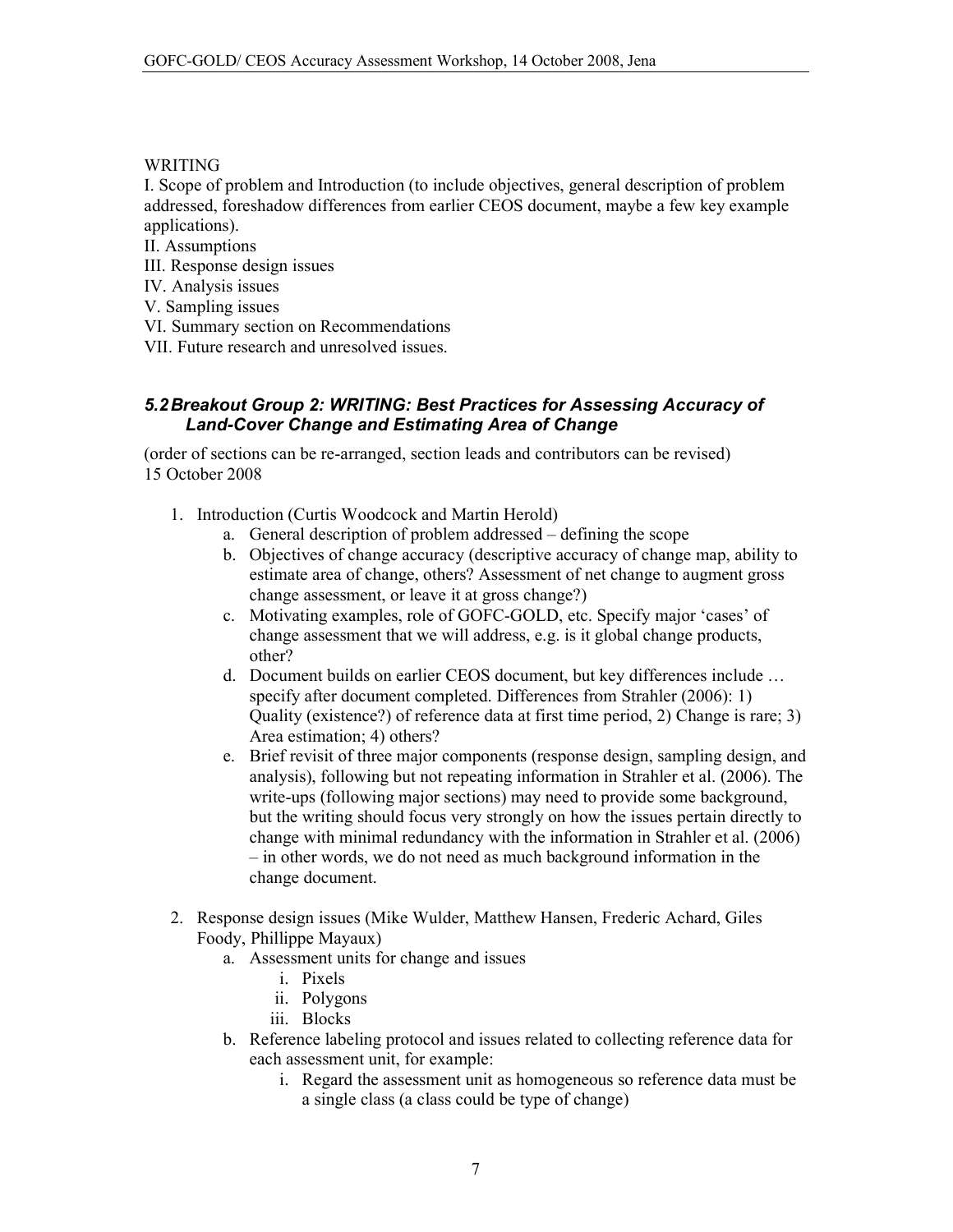- ii. Unit is homogeneous (single class) according to map but mixture according to reference labelling
- iii. Single reference label, primary and secondary label, fuzzy reference data
- iv. Within a block or polygon, may have per pixel (spatially explicit) information on reference class, or possibly $(?)$  just the area of each class in the polygon or block
- c. Sources of reference data, strengths and weaknesses of each
- d. Methods to increase consistency of reference labeling (e.g. how to best employ multiple interpreters)
- e. Defining agreement (this should be in Strahler et al. 2006, so perhaps a quick overview). Depending on the assessment unit and labeling protocol, this may be more complex than just a 'crisp' label type comparison
- f. Quantifying reference data error (labeling and location error, maybe Giles adds something)
- g. Other topics to include, or indicate knowledge of:
	- i. dense time series of Landsat
	- ii. multi-sensor approach in the future (to include information available for quality control purposes on sensors – Paul Stephens comment)
	- iii. Trade-offs or issues related to how much reference data from ground versus how much from other sources
	- iv. There was discussion of causes of change. Change agent can be problematic, points to need for clear assumptions and / or limits to what is included
- h. Short summary section on recommendations for response design, what are the best practices, and maybe what are practices to avoid.
- 3. Analysis issues (Giles Foody lead, others as above)
	- a. Basic description via error matrix usual accuracy measures, importance of standard errors and confidence intervals derived from them (quantifying uncertainty of accuracy estimates)
	- b. We may need to include the reminder that the specific accuracy estimation and variance estimation protocols are dependent on the sample (i.e. we can't do the analyses as if the sample were simple random when strata and clusters are involved).
	- c. Collapsed error matrix  $(2x2 \text{ change and no change})$ , mention van Oort  $(2008)$ as another reporting format that is in a collapsed form.
	- d. Estimating area (Steve Stehman)
		- i. Bias of pixel counts for area estimation
		- ii. Confusion matrix based estimators (Card 1982) and their limitations
		- iii. Regression estimator
		- iv. Synthesis via model-assisted estimation
		- v. Quantifying uncertainty of area estimators
	- e. Analysis accommodating reference data error (e.g. Hagen et al. 2003 for a general conceptual framework, but we could also suggest some simpler approaches)
	- f. "Trend" in the change (Frederic Achard)
	- g. Net change accuracy (Steve Stehman if topic included)
	- h. Short summary section: General recommendations on analysis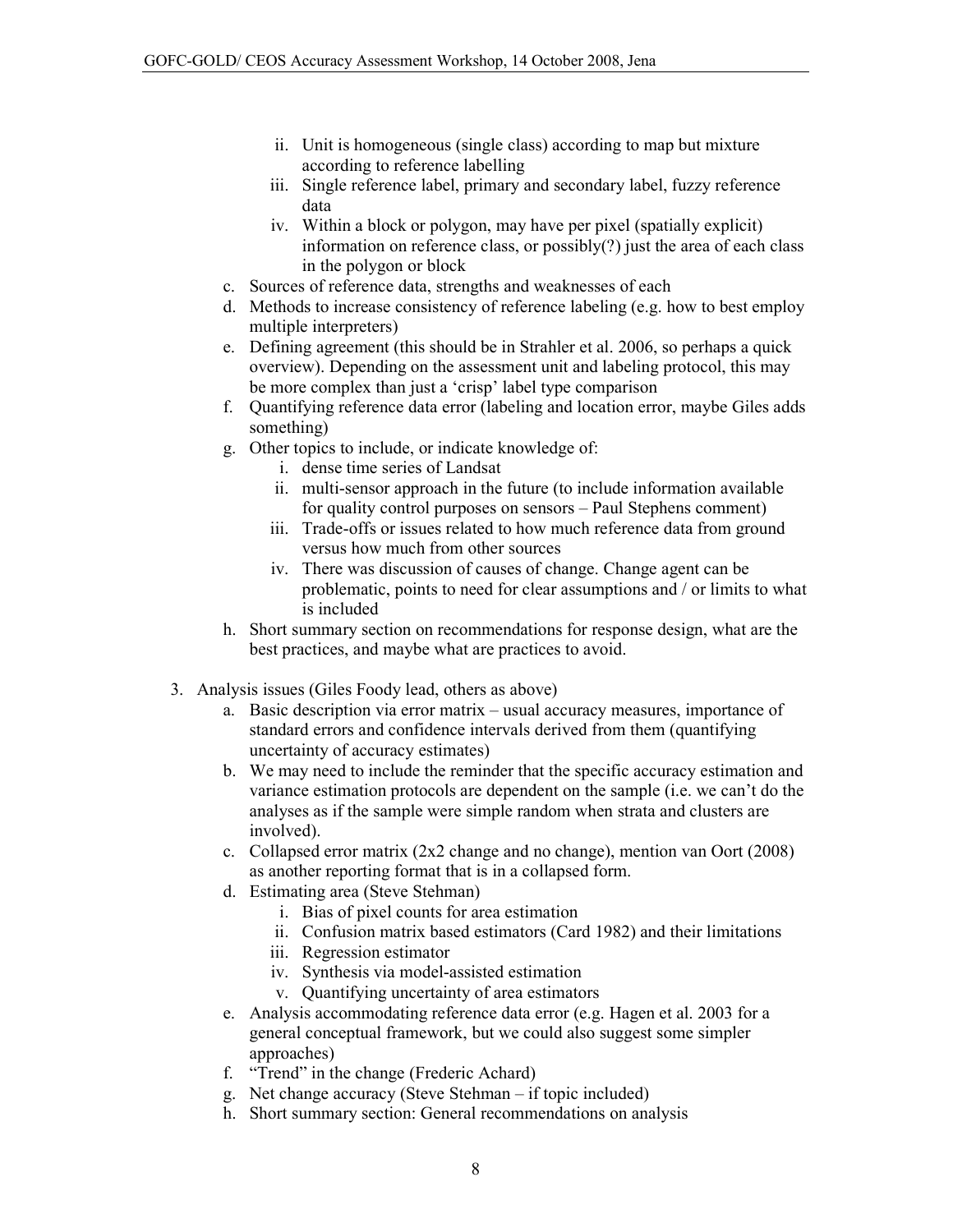- 4. Sampling issues (Steve Stehman, Javier Gallego)
	- a. List of desirable design criteria, importance of prioritizing
	- b. Major design decisions: strata, clusters, systematic versus simple random protocols
	- c. Stratification rare change
		- i. Motivated by goal of precise class-specific accuracy, particularly for the rare change types
		- ii. Concerns about change omission error as related to stratification
		- iii. Sources' of stratification
		- iv. Existing change maps
		- v. Variables correlated with change
		- vi. Allocation of sample size to strata guidelines for how to quantify
		- vii. Situations where stratification may not be warranted
	- d. Clusters motivated by cost
		- i. Cluster size issues (anything special pertaining to change?)
		- ii. Clusters and relation to area estimation objective stratifying clusters by quantity of change in the block
	- e. Possible options for combining stratification and clustering
	- f. General recommendations on sampling design
- 5. Special topics (catch all section)
	- a. Cumulative evidence approach, what to do in the absence of adequate reference data (Matthew Hansen)
	- b. Special needs and concerns of specific major projects, e.g. REDD, Curtis's work, Mike Wulder's work, etc.? Include one or two paragraphs per project, enough information to that a reader can see parallels between his/her project and the issues described for the specific projects we include. Not sure this is worth including if we don't resolve the specific needs and concerns.
	- c. Effect of resolution on accuracy of area estimates (and also accuracy of map change, as above in summary)
	- d. We have the list of change accuracy examples that Martin put together. We might include that here, although I think we have to be careful to be clear we are not endorsing any of these methods and we are not even critiquing them. Alternatively, we could evaluate some of them and endorse some as good practice? That may be a lot of work. The question is how can we use the past literature of examples? Include as an annotated table including theme, unique element(s), reference.
- 6. Future research and unresolved issues (Contributions from all)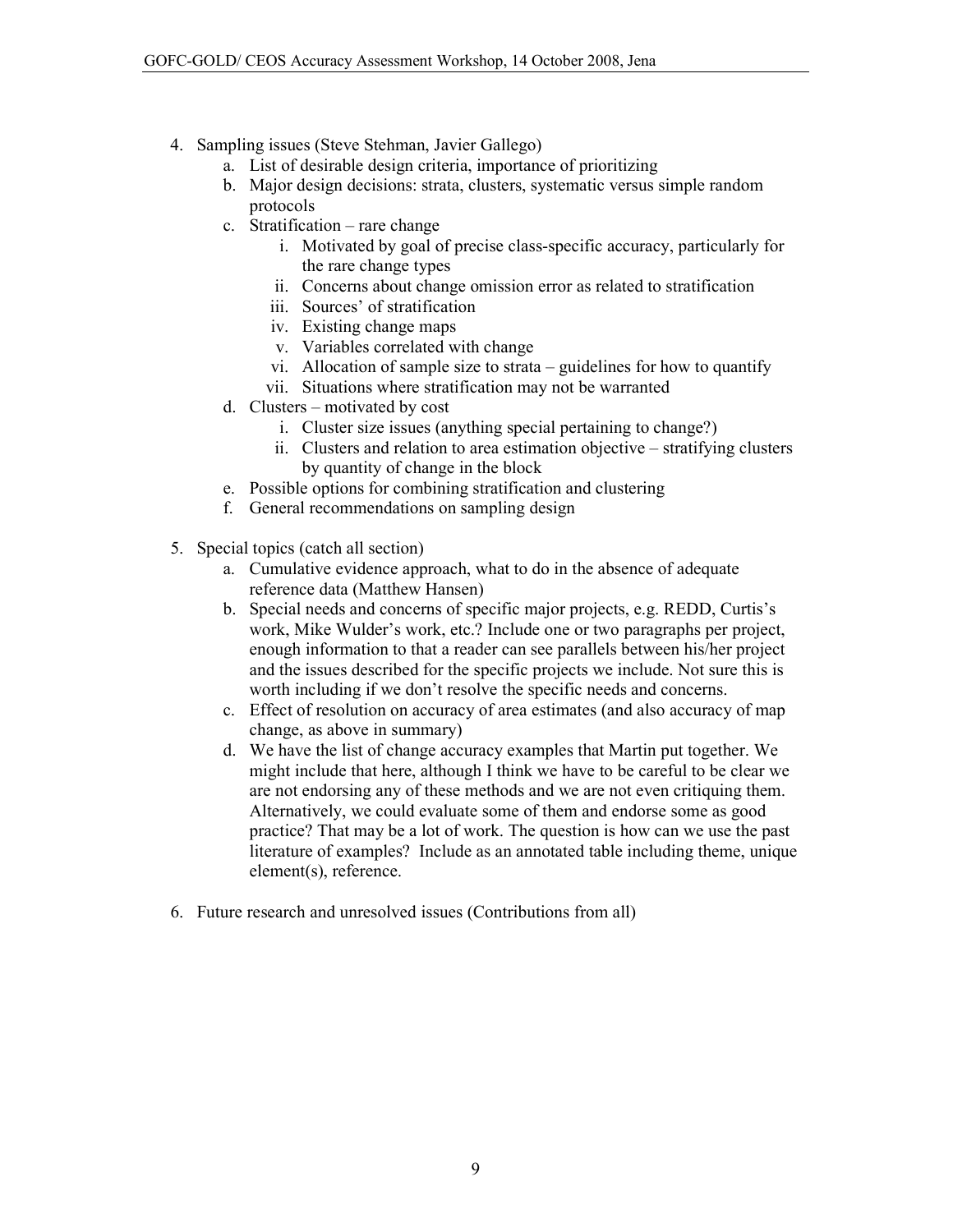## **References**

- BARET, F., MORISSETTE, J.T., FERNANDES, R.A., CHAMPEAUX, J.L., MYNENI, R.B., CHEN, J., PLUMMER, S., WEISS, M., BACOUR, C., GARRIGUES, S., NICKESON, J.E. & F. BARET (2006): Leaf Area Index and FAPAR – Evaluation of the representativeness of networks of sites for the global validation and inter-comparison of land biophysical products: Proposition of the CEOS-BELMANIP. IEEE Transactions on Geoscience and Remote Sensing 44 (7): 1794-1803.
- DESCLÉE, B., BOUGAERT, P. & P. DEFOURNY (2006): Forest change detection by statistical object-based method. Remote sensing of environment, 102 (1-2): 1-11.
- DUVEILLER, G., DEFOURNY, P., DESCLÉE, B. & P. MAYAUX (2008): Deforestation in Central Africa: Estimates at regional, national and landscape levels by advanced processing of systematically-distributed Landsat extracts. Remote sensing of environment. 112(5): 1969-1981.
- FOODY, G. M. (2008): Harshness in image classification accuracy assessment. International Journal of Remote Sensing 29 (11): 3137-3158.
- GALLEGO, F.J. (2004): Remote sensing and land cover area estimation. International Journal of Remote Sensing 25 (5): 3019-3047.
- STRAHLER, A., BOSCHETTI, L., FOODY, G. M., FIEDL, M. A., HANSEN, M. C., HEROLD, M., MAYAUX, P., MORISETTE, J. T., STEHMAN, S. V. & C. WOODCOCK (2006): Global Land Cover Validation: Recommendations for Evaluation and Accuracy Assessment Of Global Land Cover Maps, Report of Committee of Earth Observation Satellites (CEOS) -Working Group on Calibration and Validation (WGCV).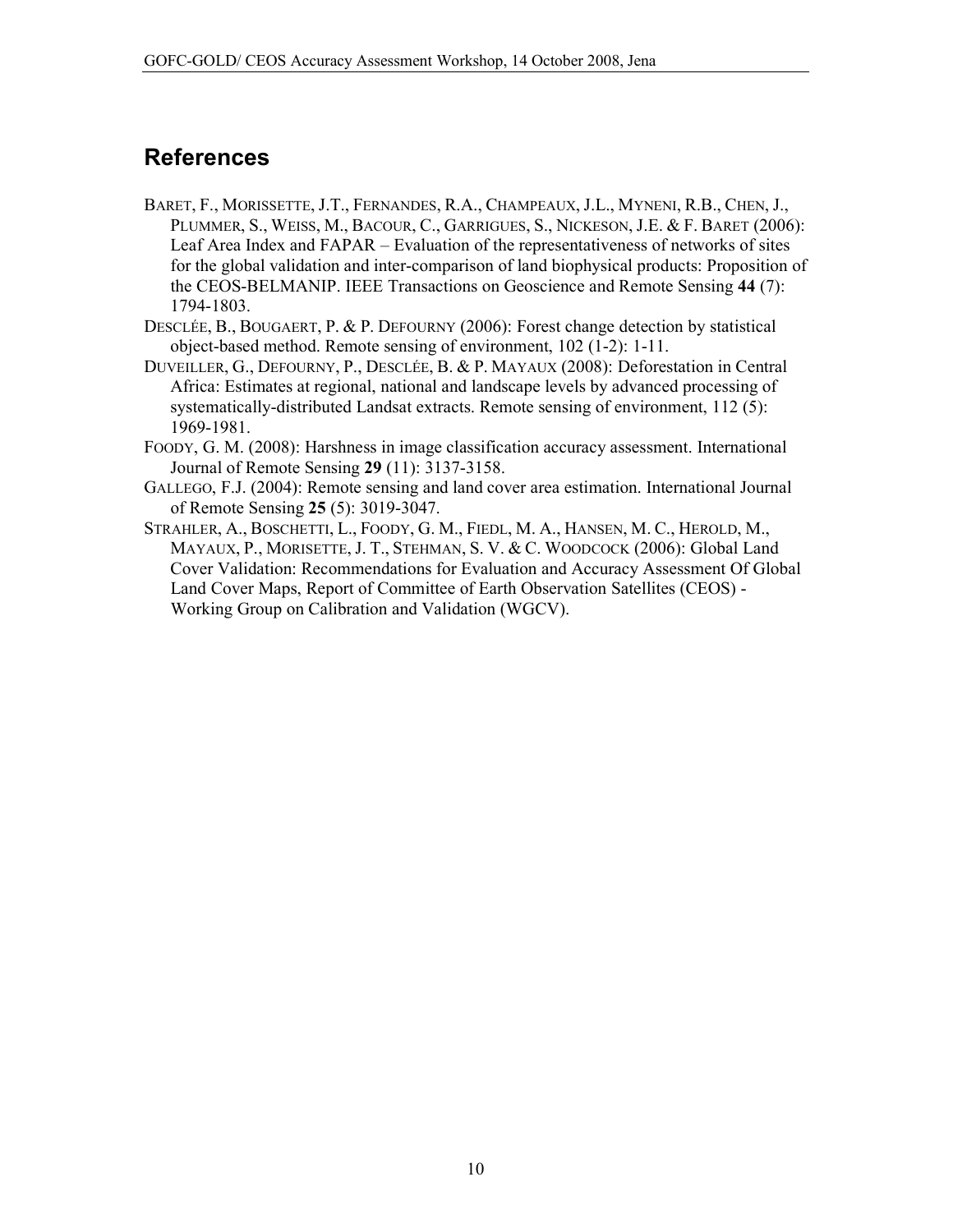# Appendix A - List of participants

|                | Name of participant        | <b>Address</b>                                                                                                                                                                 | Email                               |
|----------------|----------------------------|--------------------------------------------------------------------------------------------------------------------------------------------------------------------------------|-------------------------------------|
| $\mathbf{1}$   | Achard, Frédéric           | <b>Global Environmental Monitoring Unit</b><br>Joint Research Centre<br>TP 641<br>21020 Ispra (VA), Italy                                                                      | frederic.achard@jrc.it              |
| $\overline{2}$ | Ackermann, Nicolas         | Friedrich-Schiller-University Jena<br>Institute for Geography<br>Loebdergraben 32<br>07743 Jena, Germany                                                                       | nicolas.ackermann@epfl.ch           |
| 3              | Avitabile, Valerio         | Istituto Agronomico per l'Oltremare<br>via A. Cocchi, 4<br>50131 Florence, Italy                                                                                               | avitabile@iao.florence.it           |
| 4              | Baret, Fredéric            | <b>INRA Avignon</b><br>147 rue de l'université<br>75338 Paris Cedex 07, France                                                                                                 | baret@avignon.inra.fr               |
| 5              | <b>Benndorf, Rosemarie</b> | German Environmental Agency<br>Wörlitzer Platz 1<br>06844 Dessau, Germany                                                                                                      | rosemarie.benndorf@uba.de           |
| 6              | Berger, Christian          | Friedrich-Schiller-University Jena<br>Institute for Geography<br>Loebdergraben 32<br>07743 Jena, Germany                                                                       | Christian.Berger@uni-jena.de        |
| $\overline{7}$ | Bock, Michael              | Deutsches Fernerkundungsdatenzentrum<br>Oberpfaffenhofen<br>82234 Weßling                                                                                                      | michael.bock@dlr.de                 |
| 8              | Broich, Mark               | South Dakota State University<br>Geographic Information Science Center of Excellence<br>1021 Medary Ave, Wecota Hall<br>Box 506B, Brookings SD 57007, USA                      | Mark.Broich@sdstate.edu             |
| 9              | Caccetta, Peter            | <b>CSIRO Mathematical and Information Sciences</b><br>Private Bag<br>PO Wembley 6014, Australia                                                                                | Peter.Caccetta@csiro.au             |
| 10             | Cohen, Warren              | Laboratory for Application of Remote Sensing in<br>Ecology, USDA Forest Service Pacific Northwest<br><b>Research Station</b><br>Oregon State University<br>Corvallis, OR 97331 | warren.cohen@oregonstate.edu        |
| 11             | Conrad, Christopher        | Universität Würzburg<br>Institut für Geographie<br>Am Hubland<br>97074 Würzburg, Germany                                                                                       | christopher.conrad@uni-wuerzburg.de |
|                | 12 Defourny, Pierre        | Research Laboratory in Environmetrics and Geomatics<br>Université catholique de Louvain<br>Croix du Sud, 2 bte 16<br>1348 Louvain-la-Neuve, Belgium                            | defourny@enge.ucl.ac.be             |
|                | 13 DeFries, Ruth           | Columbia University<br>Department of Ecology, Evolution and Environmental<br>Biology<br>10th Floor Schermerhorn Ext.<br>1200 Amsterdam AvenueNY 10027                          | rd2402@columbia.edu                 |
| 14             | Eisbrenner, Katja          | Ecofys<br>Eupener Strasse 59<br>50933 Cologne, Germany                                                                                                                         | k.eisbrenner@ecofys.com             |
| 15             | Falkowski, Mike            | University of Idaho<br>Remote Sensing & GIS Research Lab<br>709 Deakin Ave<br>Moscow, ID 83844                                                                                 | mifalkowski@vandals.uidaho.edu      |
| 16             | Fan, Jinlong               | <b>GEO Secretariat</b><br>7 bis, avenue de la Paix<br>Case postale 2300<br>CH-1211 Geneva 2, Switzerland                                                                       | JFan@geosec.org                     |
| 17             | Fockelmann, Rainer         | <b>GAF AG</b><br>Arnulfstr. 197<br>80634 Munich, Germany                                                                                                                       | r.fockelmann@gaf.de                 |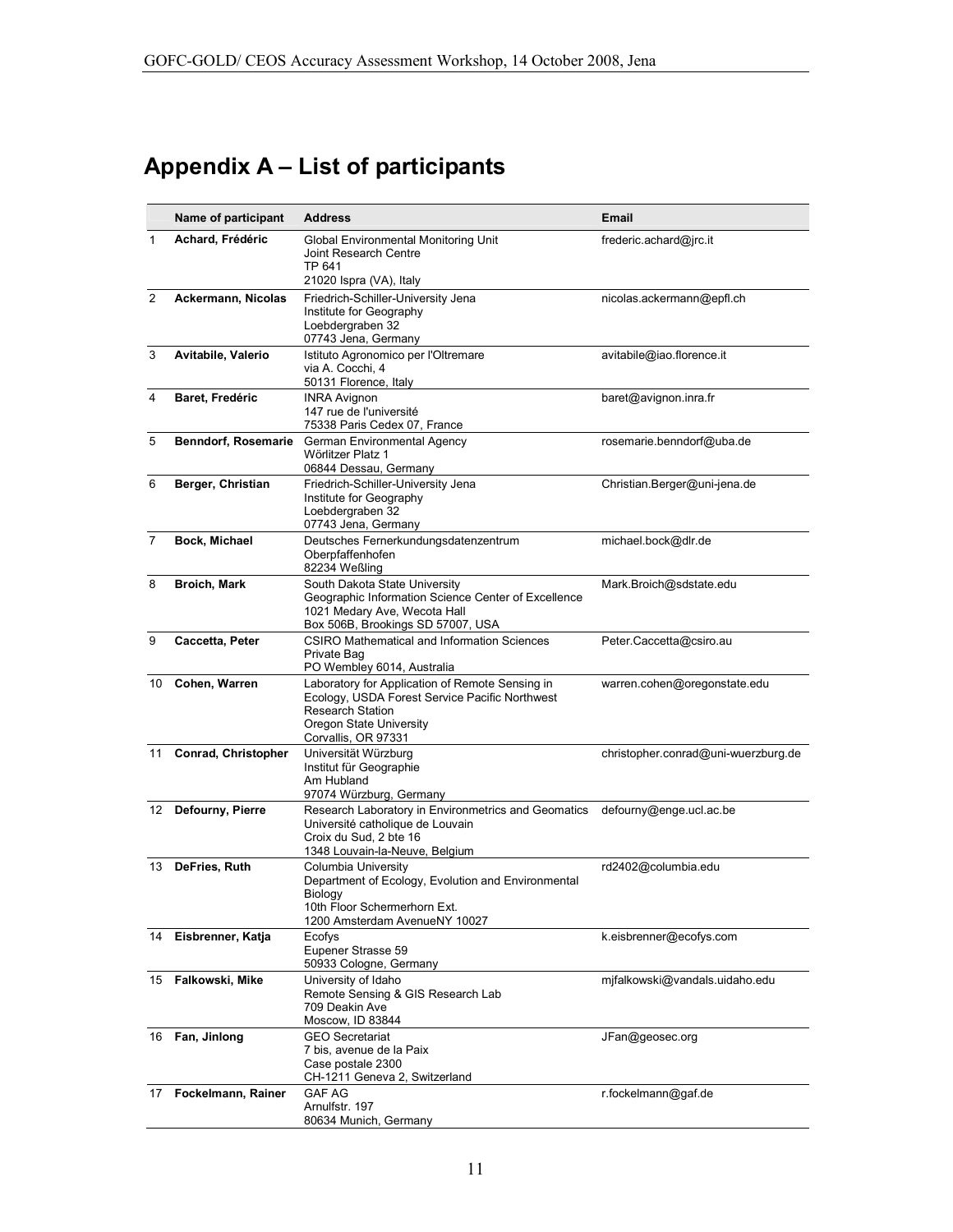|    | Name of participant | <b>Address</b>                                                                                                                                           | Email                          |
|----|---------------------|----------------------------------------------------------------------------------------------------------------------------------------------------------|--------------------------------|
| 18 | <b>Foody, Giles</b> | School of Geography<br>The University of Nottingham<br><b>University Park</b><br>Nottingham NG7 2RD, UK                                                  | giles.foody@nottingham.ac.uk   |
| 19 | Förster, Johannes   | University of Bayreuth, Germany                                                                                                                          | jo.foerster@gmx.net            |
| 20 | Fritz, Steffen      | International Institute for Applied Systems Analysis<br>(IIASA)<br>Schlossplatz 1<br>2361 Laxenburg, Austria                                             | fritz@iiasa.ac.at              |
| 21 | Fujita, Naoko       | Forest Management Department<br>Forestry and Forest Products Research Institute<br>1, Matsunosato, Tsukuba, 305-8687, Japan                              |                                |
| 22 | Gallego, Javier     | EC- Joint Research Center<br>TP 483, Via Fermi 2749<br>21027 Ispra (Va), Italy                                                                           | Javier.gallego@jrc.it          |
| 23 | Gerlach, Roman      | Friedrich-Schiller-University Jena<br>Institute for Geography<br>Loebdergraben 32<br>07743 Jena, Germany                                                 | Roman.Gerlach@uni-jena.de      |
| 24 | Gerrand, Adam       | Forestry Officer (Remote sensing)<br>Global Forest Resource Assessment<br>FAO Forestry Department<br>Viale delle Terme di Caracalla<br>Rome 00100, Italy | adam.gerrand@fao.org           |
| 25 | Gomez, Sharon       | <b>GAF AG</b><br>Arnulfstr. 197<br>80634 Munich, Germany                                                                                                 | qomez@qaf.de                   |
| 26 | Grassi, Giacomo     | Institute for Environment and Sustainability<br>Joint Research Centre<br>Via E. Fermi 2749 I-21027 Ispra (VA), Italy                                     | giacomo.grassi@jrc.it          |
| 27 | Grim, Ruud          | Netherlands Aerospace Agency<br>PO Box 35<br>2600 AA Delft, The Netherlands                                                                              | r.grim@nivr.nl                 |
|    | 28 Hansen, Matthew  | Geographic Information Science Center of Excellence<br>South Dakota State University<br>Brookings, SD 57007                                              | Matthew.Hansen@sdstate.edu     |
| 29 | Häusler, Thomas     | <b>GAF AG</b><br>Arnulfstr. 197<br>80634 Munich, Germany                                                                                                 | haeusler@gaf.de                |
| 30 | Heinzel, Vanessa    | RSS - Remote Sensing Solutions GmbH<br>Wörthstraße 49<br>81667 Munich, Germany                                                                           | heinzel@rssgmbh.de             |
| 31 | Held, Alex          | CSIRO Office of Space Science & Applications<br>GPO Box 3023<br>Canberra ACT 2601, Australia                                                             | Alex.Held@csiro.au             |
|    | 32 Herold, Martin   | GOFC-GOLD Land Cover Project Office<br>University Jena, Institute of Geography<br>Loebdergraben 32<br>07743 Jena, Germany                                | m.h@uni-jena.de                |
|    | 33 Hiepe, Claudia   | <b>FAO</b><br>Environment, Climate Change and Bioenergy Division<br>Viale delle Terme di Caracalla<br>00153 Rome, Italy                                  | Claudia.Hiepe@fao.org          |
| 34 | Hirata, Yasumasa    | Forest Management Department<br>Forestry and Forest Products Research Institute<br>1, Matsunosato, Tsukuba, 305-8687, Japan                              | hirat09@affrc.go.jp            |
| 35 | Hirschmugl, Manuela | <b>JOANNEUM RESEARCH</b><br>Wastiangasse 6<br>A-8010 Graz, Austria                                                                                       | manuela.hirschmugl@joanneum.at |
| 36 | Hoekman, Dirk       | <b>Wageningen University</b><br>The Netherlands                                                                                                          | dirk.hoekman@wur.nl            |
| 37 | Hooda, Neeta        | <b>UNFCCC Secretariat</b><br>Methodologies Unit<br>PO Box 260 124<br>53153 Bonn                                                                          | NHooda@unfccc.int              |
| 38 | Kaiser, Simon       | RapidEye AG<br>Molkenmarkt 30<br>14776 Brandenburg/Havel, Germany                                                                                        | kaiser@rapideye.de             |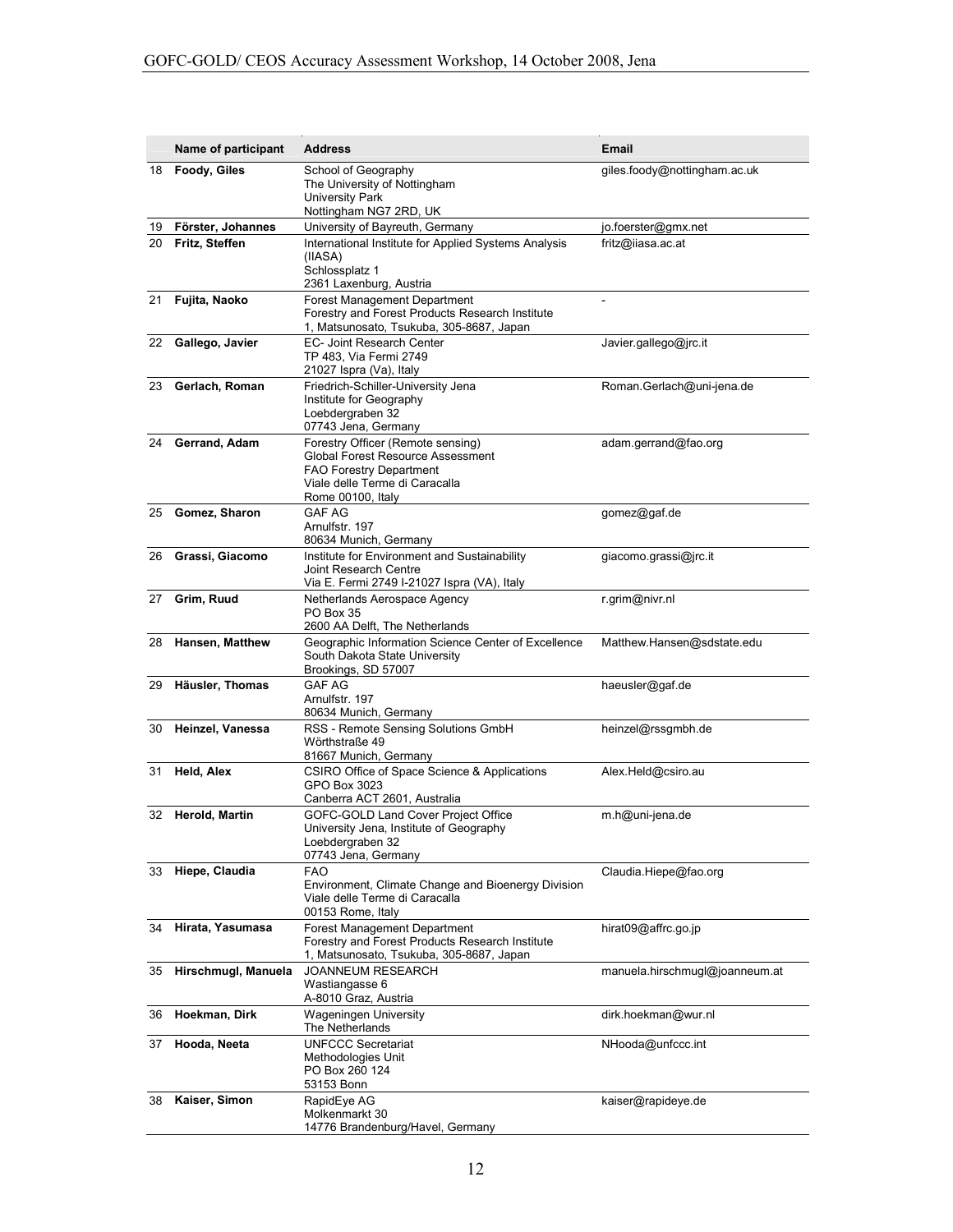|    | Name of participant              | <b>Address</b>                                                                                                                                                  | Email                            |
|----|----------------------------------|-----------------------------------------------------------------------------------------------------------------------------------------------------------------|----------------------------------|
| 39 | Kraus, Tanja                     | Deutsches Zentrum für Luft- und Raumfahrt e.V.<br>Cluster Angewandte Fernerkundung<br>Abteilung DFD-MM<br>Postfach 1116, 82230 Weßling, Germany                 | Tanja.Kraus@dlr.de               |
| 40 | Kuntz, Steffen                   |                                                                                                                                                                 |                                  |
| 41 | Langanke, Tobias                 | Global Land Project - International Project Office<br>Department of Geography<br>University of Copenhagen, Øster Voldgade 10, DK-1350<br>Copenhagen K., Denmark | Tla@geogr.ku.dk                  |
| 42 | Lindquist, Erik                  | South Dakota State University<br>Geographic Information Science Center of Excellence<br>1021 Medary Ave, Wecota Hall<br>Box 506B, Brookings SD 57007, USA       | Erik.Lindquist@sdstate.edu       |
| 43 | Loveland, Thomas                 | U.S. Geological Survey<br><b>EROS Data Center</b><br>47914 252nd Street<br>Sioux Falls SD, 57198, USA                                                           | loveland@usgs.gov                |
| 44 | <b>Machwitz, Miriam</b>          | University Würzburg<br>Institut für Geographie<br>Am Hubland<br>97074 Würzburg, Germany                                                                         | Miriam.Machwitz@uni-wuerzburg.de |
| 45 | Mayaux, Philippe                 | Joint Research Centre<br>Global Environmental Monitoring Unit<br>Via Fermi<br>21020 Ispra (VA), Italy                                                           | philippe.mayaux@jrc.it           |
| 46 | Minnemeyer, Susan                | World Resources Institute<br>Washington, DC 20002, USA                                                                                                          | SMinnemeyer@wri.org              |
| 47 | <b>Mollicone, Danilo</b>         | UNIVERSITÄT ALCALÁ<br>Pza. San Diego, s/n - 28801<br>Alcalá de Henares, Madrid, Spain                                                                           | danilo.mollicone@googlemail.com  |
| 48 | Næsset, Erik                     | Norwegian University of Life Sciences Department of<br>Ecology and Natural Resource Management<br>P.O. Box 5003<br>1432 Ås, Norway                              | eri-naes@online.no               |
| 49 | Nelson, Ross                     | NASA - Goddard Space Flight Center<br><b>Biospheric Sciences Branch</b><br>Greenbelt, Maryland 20771 USA                                                        | Ross.F.Nelson@nasa.gov           |
| 50 | Olofsson, Johan<br><b>Pontus</b> | <b>Boston University</b><br>Department of Geography and Environment<br>675 Commonwealth Ave., 4th Floor<br>Boston, MA 02215                                     | olofsson@bu.edu                  |
| 51 | Olsson, Håkan                    | Department of Forest Resource Management and<br>Geomatics<br>Remote Sensing Laboratory<br>Swedish University of Agricultural Sciences Umeå,<br>Sweden           | Hakan.Olsson@regeom.slu.se       |
| 52 | Pekkarinen. Anssi                | Joint Research Centre<br>Via E. Fermi<br>21020 Ispra (VA), Italy                                                                                                | anssi.pekkarinen@jrc.it          |
| 53 | Ramminger, Gernot                | Diedershagen & Ramminger GbR<br><b>Forest Digital Solutions</b><br>Friedhofstr. 4<br>79199 Kirchzarten, Germany                                                 | gernot.ramminger@forest-ds.de    |
| 54 | Reithmaier, Lucia                | Joint Research Centre<br>Via E. Fermi<br>21020 Ispra (VA), Italy                                                                                                | lucia.reithmaier@jrc.it          |
| 55 | Rigal, Didier                    | SpotImage<br>5, rue des Satellites<br>BP 14 359<br>31030 Toulouse cedex 4, France                                                                               | Didier.Rigal@spotimage.fr        |
| 56 | Rosengren, Mats                  | Metria Miljöanalys<br>P.O. Box 355<br>SE-101 27 STOCKHOLM, SWEDEN                                                                                               | mats.rosengren@lm.se             |
| 57 | Sambale, Jacqueline              | GOFC-GOLD Land Cover Project Office<br>Friedrich Schiller University Jena,<br>Institute for Geography<br>Loebdergraben 32, 07743 Jena, Germany                  | Jacqueline.Sambale@uni-jena.de   |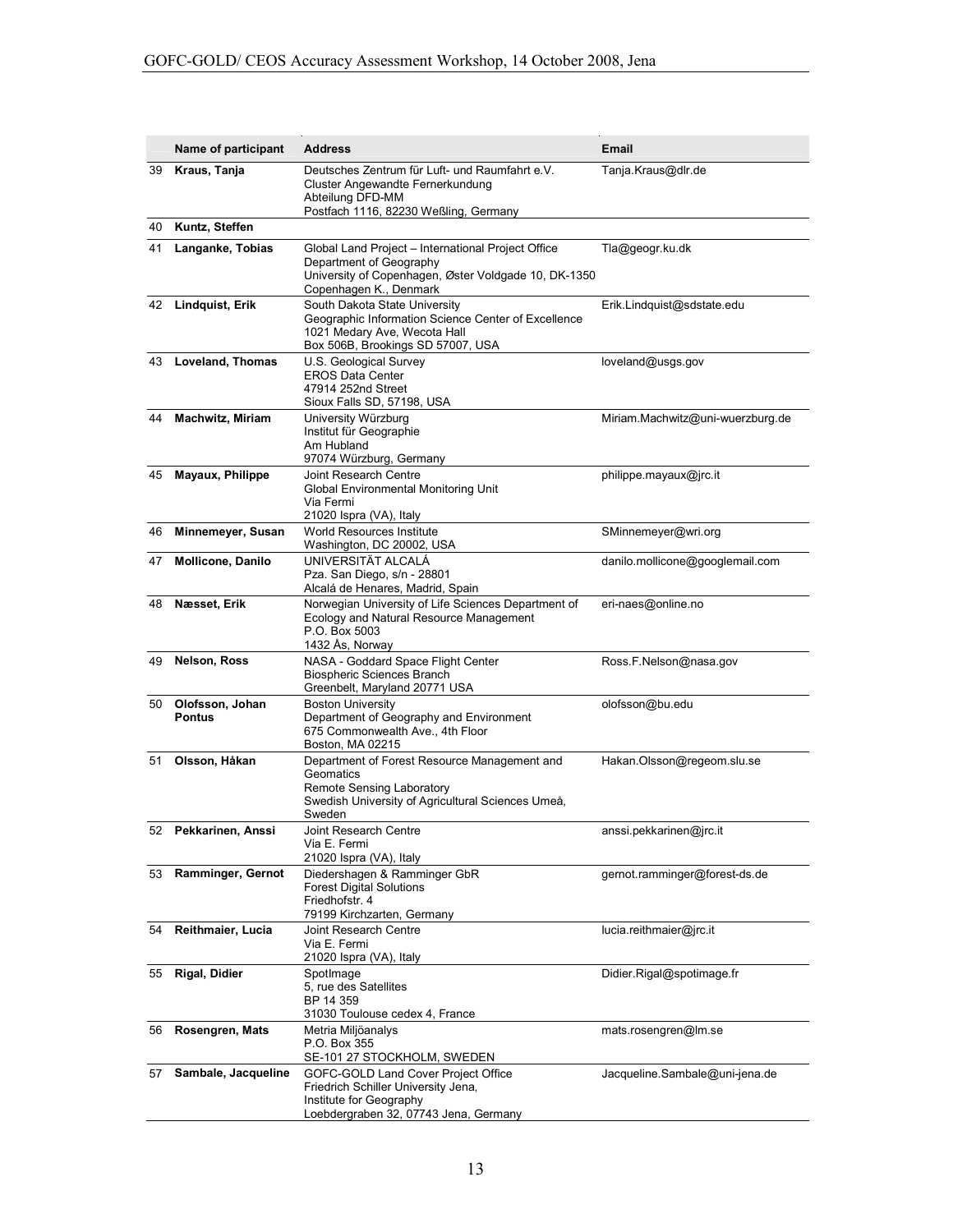|    | Name of participant              | <b>Address</b>                                                                                                                                                        | <b>Email</b>                 |
|----|----------------------------------|-----------------------------------------------------------------------------------------------------------------------------------------------------------------------|------------------------------|
| 58 | Schmullius,<br><b>Christiane</b> | GOFC-GOLD Land Cover Project Office<br>Friedrich Schiller University Jena<br>Loebdergraben 32<br>07743 Jena, Germany                                                  | c.schmullius@uni-jena.de     |
| 59 | Seifert, Frank-Martin            | European Space Agency<br><b>ESRIN D/EOP-SEP</b><br>Via Galileo Galilei<br>00044 Frascati (Roma), Italy                                                                | frank.martin.seifert@esa.int |
| 60 | Siegert, Florian                 | RSS - Remote Sensing Solutions GmbH<br>Wörthstraße 49<br>81667 Munich, Germany                                                                                        | siegert@rssgmbh.de           |
| 61 | Siwe, Rene<br>Ngamabou           | <b>GAF AG</b><br>Arnulfstr. 197<br>80634 Munich, Germany                                                                                                              | rene.siwe@gaf.de             |
|    | 62 Spessa, Allan                 | University of Reading<br>Department of Meteorology<br>PO Box 243<br>Reading, RG6 6BB, UK                                                                              | a.spessa@reading.ac.uk       |
| 63 | <b>Stehman, Steve</b>            | SUNY College of Environmental Science and Forestry<br>322 Bray Hall<br>One Forestry Drive, Syracuse<br>NY 13210-2788                                                  | svstehma@syr.edu             |
| 64 | Stephens, Paul                   | Tycho House, Surrey Space Centre<br>20 Stephenson Road<br><b>Surrey Research Park</b><br>Guildford, Surrey GU2 7YE, UK                                                | P.Stephens@dmcii.com         |
| 65 | <b>Thiel Christian</b>           | Friedrich-Schiller-University Jena<br>Institute for Geography<br>Loebdergraben 32<br>07743 Jena, Germany                                                              | Christian. Thiel@uni-jena.de |
| 66 | <b>Thiel, Carolin</b>            | Friedrich-Schiller-University Jena<br>Institute for Geography<br>Loebdergraben 32<br>07743 Jena, Germany                                                              | Carolin.Thiel@uni-jena.de    |
| 67 | van Laake, Patrick               | International Institute for Geo-<br>Information Science and Earth Observation Natural<br><b>Resources Department</b><br>PO Box 6<br>7500 AA Enschede, The Netherlands | vanlaake@itc.nl              |
| 68 | <b>Woodcock, Curtis</b>          | <b>Boston University</b><br>Department of Geography<br>675 Commonwealth Avenue<br>Boston, MA 02215, USA                                                               | curtis@crsa.bu.edu           |
| 69 | Wulder, Mike                     | Pacific Forestry Centre<br><b>Canadian Forest Service</b><br>Victoria, BC V8Z 1M5, Canada                                                                             | mike.wulder@nrcan.gc.ca      |
| 70 | Zeidler, Julian                  | University of Bayreuth<br>Germany                                                                                                                                     | julian@zeidlers.de           |